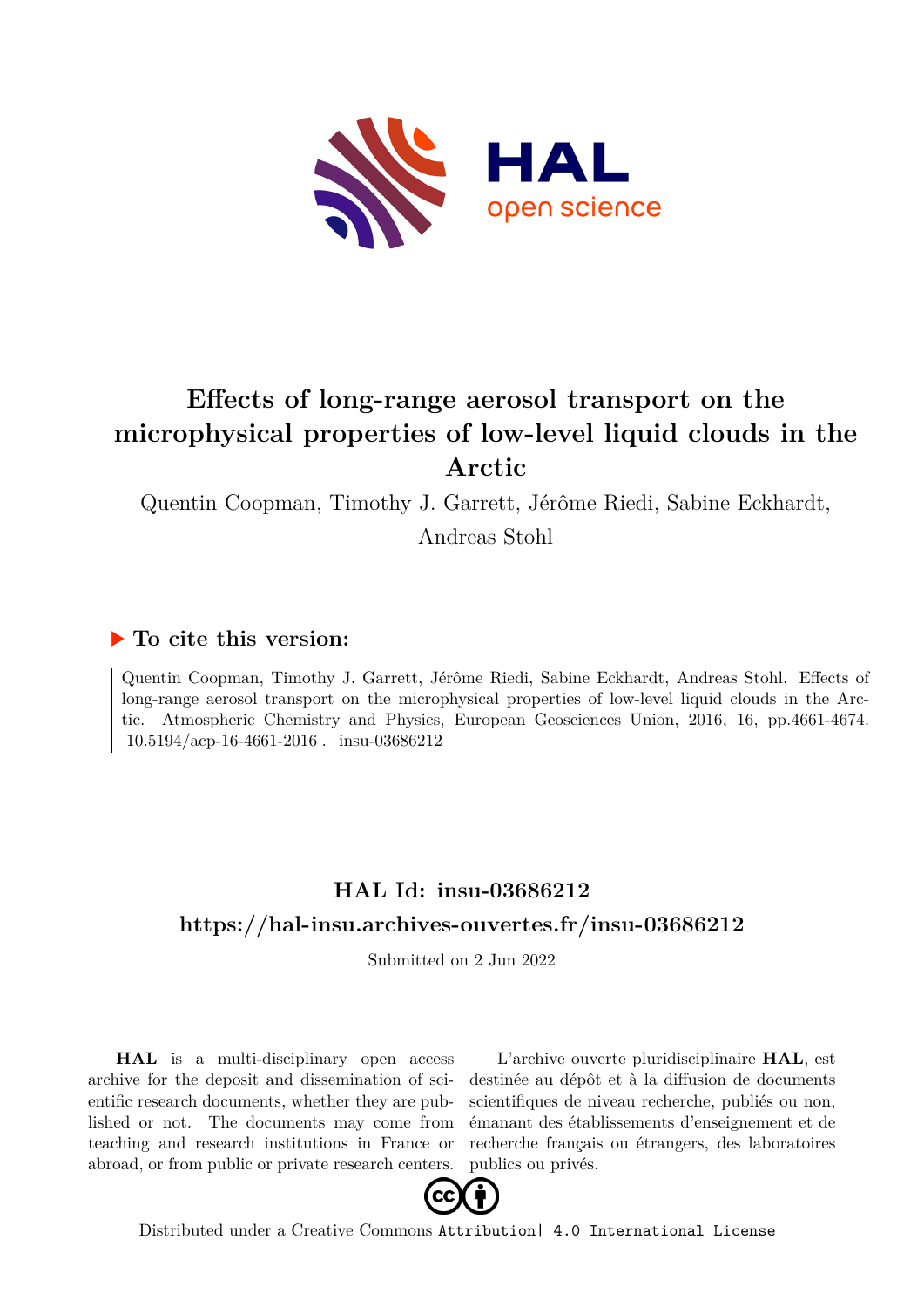Atmos. Chem. Phys., 16, 4661–4674, 2016 www.atmos-chem-phys.net/16/4661/2016/ doi:10.5194/acp-16-4661-2016 © Author(s) 2016. CC Attribution 3.0 License.





## **Effects of long-range aerosol transport on the microphysical properties of low-level liquid clouds in the Arctic**

**Quentin Coopman**1,2 **, Timothy J. Garrett**1 **, Jérôme Riedi**2 **, Sabine Eckhardt**3 **, and Andreas Stohl**3

<sup>1</sup>Department of Atmospheric Sciences, University of Utah, Salt Lake City, UT, USA <sup>2</sup>Laboratoire d'Optique Atmosphérique, Université de Lille/CNRS, Lille, France <sup>3</sup>Norwegian Institute for Air Research, Kjeller, Norway

*Correspondence to:* Quentin Coopman (quentin.coopman@ed.univ-lille1.fr)

Received: 1 October 2015 – Published in Atmos. Chem. Phys. Discuss.: 12 November 2015 Revised: 19 March 2016 – Accepted: 29 March 2016 – Published: 14 April 2016

**Abstract.** The properties of low-level liquid clouds in the Arctic can be altered by long-range pollution transport to the region. Satellite, tracer transport model, and meteorological data sets are used here to determine a net aerosol–cloud interaction (ACInet) parameter that expresses the ratio of relative changes in cloud microphysical properties to relative variations in pollution concentrations while accounting for dry or wet scavenging of aerosols en route to the Arctic. For a period between 2008 and 2010, ACI<sup>net</sup> is calculated as a function of the cloud liquid water path, temperature, altitude, specific humidity, and lower tropospheric stability. For all data, ACI<sup>net</sup> averages  $0.12 \pm 0.02$  for cloud-droplet effective radius and  $0.16\pm0.02$  for cloud optical depth. It increases with specific humidity and lower tropospheric stability and is highest when pollution concentrations are low. Carefully controlling for meteorological conditions we find that the liquid water path of arctic clouds does not respond strongly to aerosols within pollution plumes. Or, not stratifying the data according to meteorological state can lead to artificially exaggerated calculations of the magnitude of the impacts of pollution on arctic clouds.

## **1 Introduction**

Due to growing concentrations of greenhouse gases and complex feedback processes, the Arctic region has warmed approximately 2 times faster than the global average (Serreze and Francis, 2006; Serreze et al., 2009; Richter-Menge and Jeffries, 2011), a trend that is anticipated to continue through this century (Yoshimori et al., 2013; Overland and Wang, 2013). Further, the Arctic is not pristine, even if it is remote from industrialized areas and major aerosol sources. Midlatitude aerosols can be transported to northern latitudes in relatively high concentrations when precipitation rates are low and there are strong temperature inversions that inhibit vertical mixing (Sirois and Barrie, 1999; Law and Stohl, 2007; Quinn et al., 2007; Law et al., 2014). The origins of arctic haze tend to be pollution from Eurasia (Shaw, 1995; Stohl, 2006; Shindell et al., 2008; Ancellet et al., 2014), and boreal forest fires in North America, Eastern Europe, and Siberia (Stohl, 2006; Stohl et al., 2007). Between spring and summer, the atmosphere becomes cleaner due to an increase in wet scavenging (Garrett et al., 2010).

Such aerosols have the potential to alter cloud properties in the Arctic (Garrett and Zhao, 2006; Lance et al., 2011). On one hand, thin low-level clouds with more numerous smaller droplets can radiate more longwave radiation thereby warming the surface (Garrett et al., 2002, 2004; Garrett and Zhao, 2006). On the other, polluted clouds can reflect more sunlight, leading to a cooling effect (Lubin and Vogelmann, 2007). Zhao and Garrett (2015) found that seasonal changes in surface radiation associated with haze pollution range from  $+12.2 \text{ W m}^{-2}$  in February to  $-11.8 \text{ W m}^{-2}$ in August. Annually averaged, the longwave warming and shortwave cooling nearly compensate, although the seasonal timing of the forcings may have implications for rates of sea ice melt (Belchansky et al., 2004; Markus et al., 2009).

The influence of aerosols on cloud microphysical properties is often quantified using an indirect effect (IE) or aerosol–cloud interaction (ACI) parameter that expresses the ratio of relative changes in cloud microphysical properties to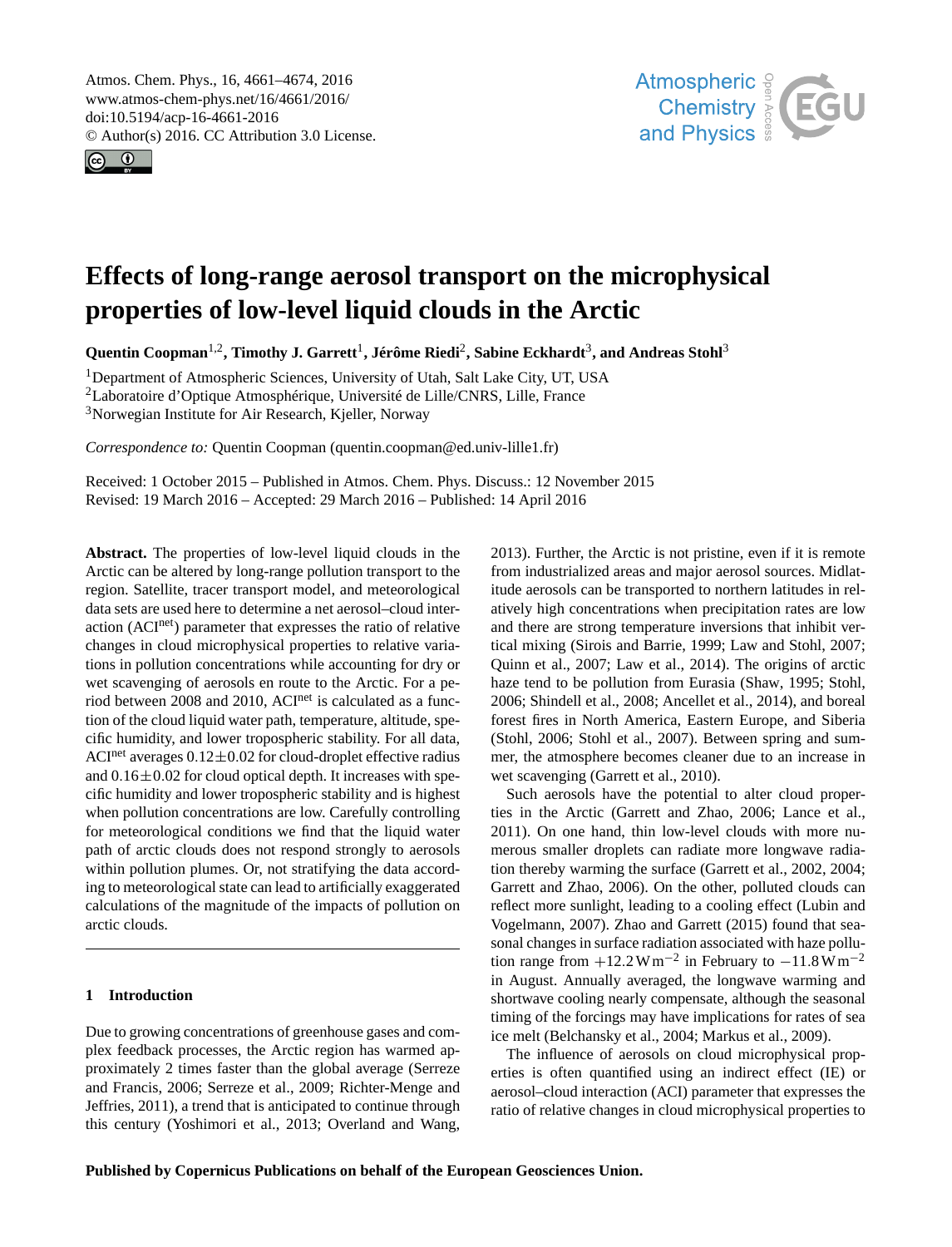variations in pollution concentrations, most typically aerosol index, the aerosol optical depth, the aerosol concentration, or the cloud condensation nucleus (CCN) concentration (Feingold et al., 2001; Feingold; 2003b). Where the parameter is expected to decrease with increasing aerosols or cloud condensation nuclei (e.g., the effective radius), the ratio is multiplied by  $-1$  so that the IE or ACI is positive.

Garrett et al. (2004) used ground-based retrievals of clouddroplet effective radius and surface measurements of dried aerosol light scattering from Barrow (Alaska) to obtain a value for the cloud-droplet effective radius ACI that lies between 0.13 and 0.19. Satellite measurements show that ACI values for cloud-droplet effective radius range from 0.02 to 0.20 for midlatitude continental clouds (Nakajima et al., 2001; Feingold, 2003a; Lohmann and Feichter, 2005; Myhre et al., 2007) and from 0.03 to 0.15 for midlatitude oceanic clouds (Bréon et al., 2002; Sekiguchi, 2003; Kaufman et al., 2005; Myhre et al., 2007; Costantino and Bréon, 2013; Wang et al., 2014). Satellite instruments have the advantage of providing data over large spatial scales, however satellite retrievals of aerosol concentrations are normally obtained from air columns close to the analyzed cloud. The assumption is made that plumes are horizontally homogeneous both within and without the cloud, and that they are vertically colocated with the cloud top (Nakajima et al., 2001; Feingold et al., 2001; Sekiguchi, 2003). For large-scale cloud studies, this method potentially introduces bias since it is not obvious that pollution should be uniform for different meteorological regimes.

Colocating satellite cloud retrievals with pollution tracer output from a chemical transport model offers an alternative approach for assessing the effect of pollution on clouds (Berg et al., 2011; Lance et al., 2011; Tietze et al., 2011). Cloud microphysical properties and pollution concentrations can be estimated at the same time, location, and meteorological regime (Schwartz et al., 2002; Kawamoto et al., 2006; Avey et al., 2007). Active tracers experience both sources and sinks through wet scavenging, dry deposition, and chemical reactions that can be difficult to accurately model. Passive pollution tracers, on the other hand, are determined only by source emission strength and subsequent dilution. An example of a passive tracer is carbon monoxide (CO), which is a combustion byproduct that correlates with the anthropogenic CCN close to pollution sources (Longley et al., 2005). Since both are found in pollution plumes, CO can serve as a passive proxy for CCN that is relatively straightforward to model. A difference is that, unlike CCN, CO is unaffected by wet and dry scavenging. In the absence of scavenging, a linear relation exists between CCN and CO and it should be possible to see changes in clouds when CO concentrations are high. However, if CCN have been scavenged from pollution plumes, then the observed sensitivity of clouds to the pollution plumes should be expected to be low. Thus, passive tracers serve as an indicator of the net effect of pollution plumes on clouds that accounts for the effect of scavenging during transport en route to the clouds themselves.

More generally, the primary controls on cloud microphysical properties are not aerosols but rather meteorological conditions during cloud formation (Chang and Coakley, 2007; Brenguier and Wood, 2009; Kim et al., 2008; Painemal et al., 2014; Andersen and Cermak, 2015). For example, a reduced stability of the environmental temperature profile can allow for enhanced cloud-droplet growth through increasing convection (Klein and Hartmann, 1993). This would be expected to lead to greater mixing of the aerosols with the cloudy air and greater aerosol impacts on cloud microphysical properties (Chen et al., 2014; Andersen and Cermak, 2015). Also, in the Arctic during the winter, pollution plumes from Asia are often associated with higher values of potential temperature than pollution plumes from Europe (Stohl, 2006). Thus, the observed impact of pollution plumes on clouds may be correlated with a particular meteorological regime.

Using the approach of colocating a passive tracer from a tracer transport model with satellite observations, Tietze et al. (2011) presented an analysis of pollution–cloud interactions over the Arctic from March to July 2008. Anthropogenic and biomass burning aerosol pollution was represented using a CO passive tracer in the FLEXPART (FLEXible PARTicle dispersion model) tracer model (Stohl et al., 2005) as a proxy. CO was colocated with POLDER-3 (PO-Larization and Directionality of the Earth's Reflectance) and MODIS (MODerate-resolution Imaging Spectroradiometer) observations. Tietze et al. (2011) showed that the sensitivity of liquid-cloud-droplet effective radius  $(r_e)$  and optical depth  $(\tau)$  to pollution has a maximum around the freezing point, and that the sensitivity decreases for both higher and lower temperatures. The optical depth was generally up to 4 times more sensitive than the effective radius. Their results also suggested that biomass burning pollution has a smaller yet significant impact on liquid cloud microphysical properties than anthropogenic pollution, and that the ACI parameters depend on altitude, LWP, and temperature.

Our study extends the Tietze et al. (2011) research by adding 2 years of data, 2009 and 2010, and in addition to temperature, stratifying the results by lower tropospheric stability (LTS) and atmospheric specific humidity (Matsui et al., 2006; Mauger and Norris, 2007). Our results highlight the importance of considering meteorological conditions when assessing the aerosol impact on cloud microphysical properties to show that  $r_e$  and  $\tau$  have similar sensitivities to pollution.

## **2 Data**

The analyses in this study are based on a colocation of satellite retrievals of cloud properties, tracer transport model simulations of pollution locations and concentrations, and reanalysis data sets for meteorological fields.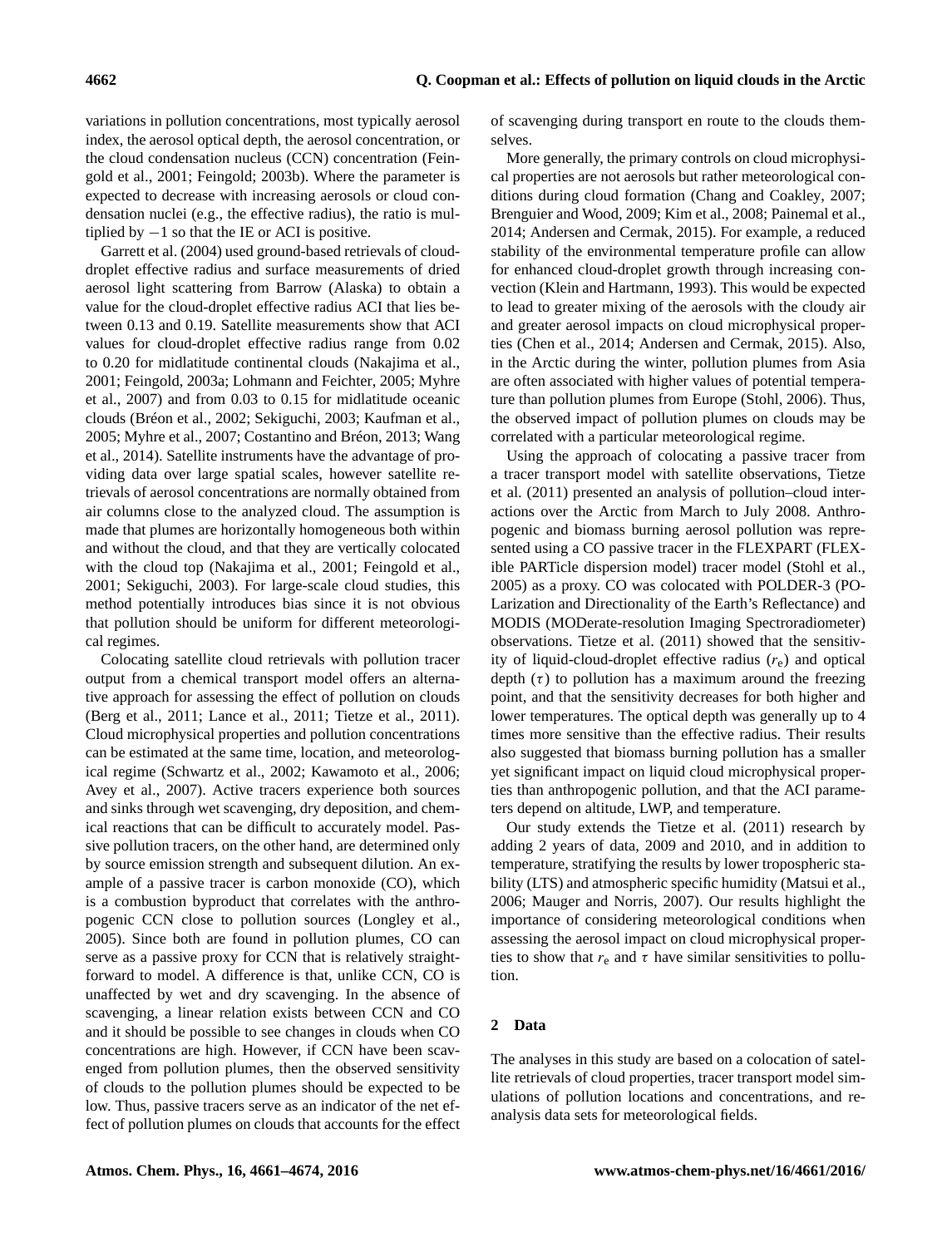#### **2.1 Satellite cloud property retrievals**

In this study we used two instruments, both part of the Atrain mission (Stephens et al., 2002). The MODIS instrument on board the Aqua satellite measures radiation in 36 different spectral bands with central wavelength from 400 to 14 400 nm in wavelength. For the effective radius, optical depth, and cloud top temperature we use Collection 5 Level-2 products (Platnick et al., 2003; King and Platnick, 2006). Regarding the technique applied for computation of the MODIS Level-2 products cloud top temperature is derived from the 11 µm infrared band. Cloud-droplet effective radius ( $r_e$ ) and optical depth ( $\tau$ ) are retrieved from simultaneous cloud reflectance measurements in three water-absorbing bands  $(1.6, 2.1, 3.7 \,\text{\mu m})$  and three nonabsorbent bands  $(0.65,$ 0.86, 1.2 µm) (Platnick et al., 2003). The pixel resolution of the retrievals at nadir is  $1 \text{ km} \times 1 \text{ km}$  for cloud microphysics and  $5 \text{ km} \times 5 \text{ km}$  for cloud top temperature.

The POLDER-3 camera on the PARASOL satellite platform (Polarization & Anisotropy of Reflectances for Atmospheric Sciences coupled with Observations from a Lidar) captures a wide field of view through spectral, directional, and polarized measurements of reflected sunlight (Fougnie et al., 2007). Multidirectional observations allow for a pixel to be observed from up to 16 different view angles. The instrument measures radiance in 9 spectral channels between 443 and 1020 nm, including three polarized channels at 490, 670, and 865 nm. POLDER-3 cloud microphysical properties retrievals have a  $36 \text{ km} \times 36 \text{ km}$  spatial resolution. Cloud top pressure is derived from the cloud oxygen pressure (Bréon and Colzy, 1999). Cloud top pressure retrieved by POLDER-3 appears to be a better proxy for low-level cloud height than MODIS cloud top pressure derived using a thermal signature assuming a given temperature profile (Buriez et al., 1997; Weisz et al., 2007; Tietze et al., 2011; Desmons et al., 2013).

To determine the cloud thermodynamic phase we use a combination of MODIS and POLDER-3 measurements. The algorithm takes advantage of multiangle polarization data, shortwave, thermal infrared, and visible measurements to retrieve a thermodynamic phase index  $\Phi$  between 0 for liquid clouds and 200 for ice clouds with varying degrees of confidence (Riedi et al., 2010). Figure 1 shows the distribution of the thermodynamic phase index for clouds between 200 and 1000 m and between 1000 and 2000 m altitude from 2008 to 2010 over a region with latitudes greater than  $65^\circ$ . We observe different modes in the phase index corresponding to liquid clouds with  $\Phi$  lower than 70, clouds with undetermined phase, mixed phase, or multiple cloud layers, for which  $\Phi$  lies between 70 and 140, and ice clouds with  $\Phi$ greater than 140.

#### **2.2 Anthropogenic pollution tracer fields**

For determining anthropogenic pollution tracer fields, we use the Lagrangian particle dispersion model FLEXPART

200-1000m 1000-2000m  $0.025$ 0.020 0.015  $0.010$ 0.005  $0.000$  $\overline{50}$  $\overline{100}$  $\overline{200}$  $\Phi$  (Phase index)

0.030

**Figure 1.** Normalized cloud thermodynamic phase index frequency distribution from the POLDER–MODIS algorithm, for pixels with the phase-index SD less than 10. Colors represent different cloud altitudes, between 200 and 1000 m in red and between 1000 and 2000 m in black.

(Stohl et al., 1998, 2005). The model is driven with 3-hourly operational analysis wind fields from the European Centre for Medium-Range Weather Forecasts (ECMWF) with 91 model levels and a horizontal resolution of  $1^\circ \times 1^\circ$ . We use the same simulations as described by Stohl et al. (2013), which consider a black-carbon tracer undergoing removal processes, two fixed-lifetime black-carbon tracers, and a carbon monoxide (CO) tracer. The CO tracer used for this study is considered as passive in the atmosphere but is removed from the simulation 31 days after emission, thus focusing the simulation on "fresh" pollution. For the CO emissions, ECLIPSE (Evaluating the CLimate and Air Quality ImPacts of Short livEd pollutants) version 4.0 emission data (Klimont et al., 2016; Stohl et al., 2015) are used. For the anthropogenic emissions considered here, the ECLIPSE emissions are based on the GAINS (Greenhouse gas–Air pollution Interaction and Synergies) model (Amann et al., 2011). The emissions are determined separately for every year of this study and, notably, include gas flaring emissions, which have been shown to be important for black carbon in the Arctic (Stohl et al., 2013). Emissions from the residential sector are temporally disaggregated using a heating degree-day approach (Stohl et al., 2013).

Studies that have used FLEXPART CO concentration fields  $(\chi_{\text{CO}})$  have found satisfactory agreement between model output and measurements (Stohl, 2006; Paris et al., 2009; Hirdman et al., 2010; Sodemann et al., 2011; Stohl et al., 2013, 2015; Eckhardt et al., 2015). In the Alaskan Arctic for the day of 18 April 2008, Warneke et al. (2009) described a slope of 0.9 for a linear fit between FLEXPART model output of  $\chi_{\text{CO}}$  and airborne measurements of CO with a least-squares correlation coefficient of 0.63.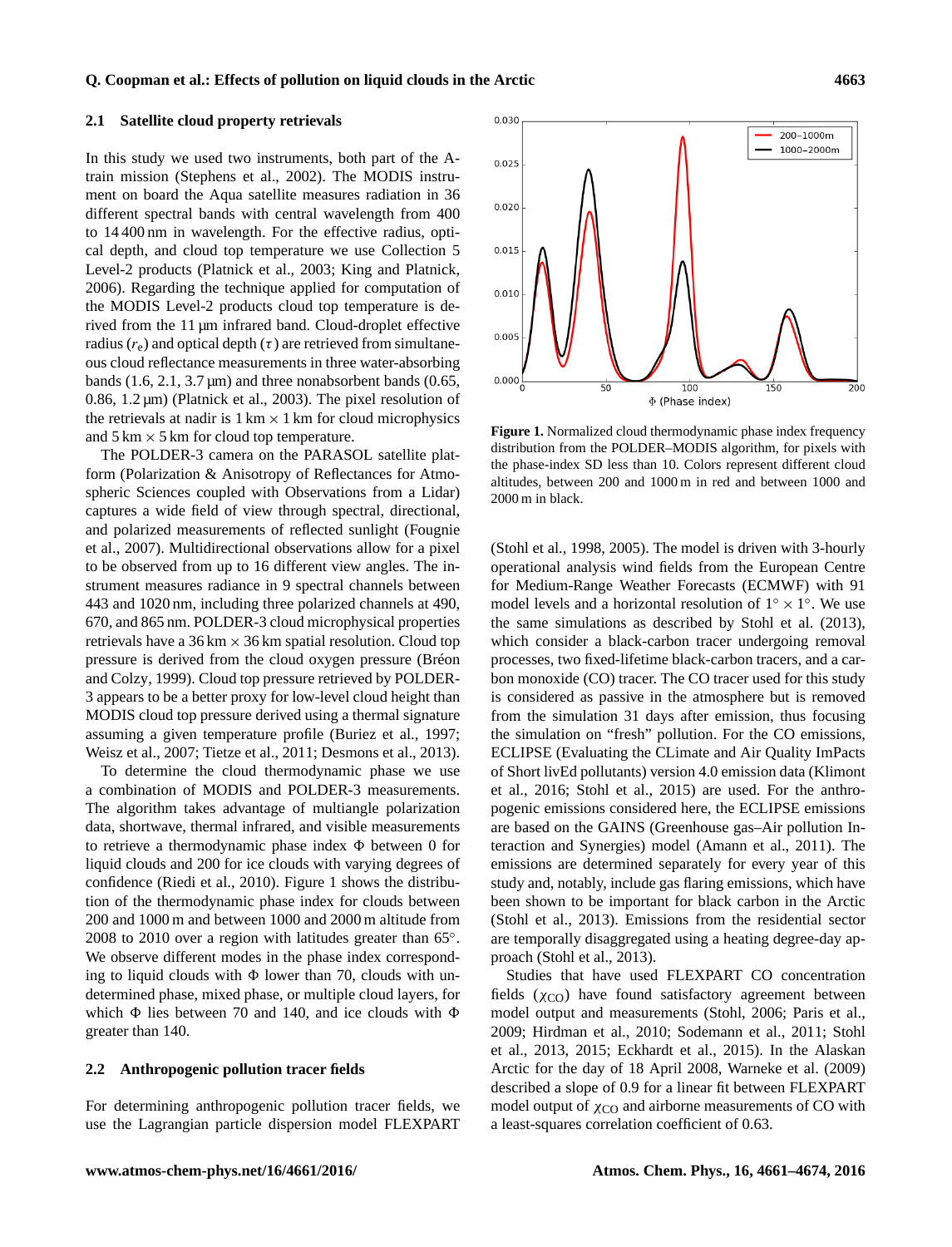| Parameter(s)                                                                            | <b>From</b>                               | Resolution(s)                                                                                               |
|-----------------------------------------------------------------------------------------|-------------------------------------------|-------------------------------------------------------------------------------------------------------------|
| Cloud parameters $(T, r_e, \tau)$<br>CO tracer concentration from anthropogenic sources | <b>MODIS, POLDER-3</b><br><b>FLEXPART</b> | Spatial resolution: $36 \text{ km}^2$<br>Spatial resolution: $1^{\circ} \times 2^{\circ}$                   |
| Specific humidity, temperature profile.                                                 | ERA-I (ECMWF)                             | Temporal resolution: 3 h<br>Spatial resolution: $1.5^{\circ} \times 1.5^{\circ}$<br>Temporal resolution: 6h |

Table 1. Cloud products, pollution tracer, atmospheric reanalysis used in this study with the corresponding spatial and temporal resolution.

The FLEXPART model outputs used here have a temporal resolution of 3h and a spatial resolution of  $1° \times 2°$  (in latitude and longitude) divided into 9 different vertical levels. FLEXPART CO concentration ( $\chi_{\text{CO}}$ ) output is provided in units of mg  $m<sup>-3</sup>$  but converted to units of ppbv (parts per billion by volume) to remove the atmospheric pressure dependence. Since the focus here is on the effect of anthropogenic pollution on clouds, only FLEXPART spatial bins where anthropogenic sources comprise more than 80 % of total CO concentrations are considered for comparison with cloud properties.

## **2.3 Meteorological data**

ERA-Interim (ERA-I) reanalysis data from ECMWF (Berrisford et al., 2009) extend from 1989 to the present with an improved version released in 2011 (Dee et al., 2011). The temporal resolution is 6 h at 60 pressure levels. Reanalysis data from ERA-I show good agreement with satellite retrievals and aircraft data for cloud fraction and cloud radiative forcing in the Arctic (Zygmuntowska et al., 2012). Wesslén et al. (2014) analyzed ERA-I data with the Arctic Summer Cloud Ocean Study (ASCOS) campaign measurements in 2008 and calculated biases of about  $1.3\text{ °C}$ ,  $1\text{ %}$ , and  $-1.5\text{ hPa}$ , respectively, for temperature, relative humidity, and surface pressure; root mean square errors of about  $1.9\degree C$ ,  $3.7\%$ , and 8.7 hPa, respectively; and correlation coefficients of approximately 0.85 for temperature and surface pressure and 0.31 for the relative humidity.

The goal of this study is to use satellite, tracer transport model, and meteorological data sets to determine the effects of long-range aerosol transport on cloud microphysics due only to the pollution itself and not to the meteorological state. The focus is on temperature, specific humidity, and LTS since these have been identified as basic meteorological quantities that correlate with cloud microphysical properties (Matsui et al., 2006; Mauger and Norris, 2007). Defining the potential temperature  $(\theta)$  as

$$
\theta = T \cdot \left(\frac{P_0}{P}\right)^{\frac{R}{c_p}},\tag{1}
$$

where  $T$  and  $P$  are the air temperature and pressure;  $P_0$ equals 1000 hPa; R and  $c_p$  are, respectively, the gas constant for air and the isobaric heat capacity; and the LTS is defined as the potential temperature difference between 700 and 1000 hPa (Klein and Hartmann, 1993).

$$
LTS = \theta_{700} - \theta_{1000} \tag{2}
$$

We also consider clouds with values of LWP greater than  $40 \text{ g m}^{-2}$  separately from clouds with LWP values less than 40 g m−<sup>2</sup> . This approach separates clouds according to their thermal radiative properties since a cloud with low LWP will tend to act as a graybody and potentially be radiatively susceptible to pollution at thermal wavelengths (Garrett and Zhao, 2006; Lubin and Vogelmann, 2006; Mauritsen et al., 2011). Thick clouds act as blackbodies, and their longwave radiative properties are determined by temperature only (Garrett and Zhao, 2006; Garrett et al., 2009).

The different data sets used in this article are summarized in Table 1.

## **3 Methodology**

This study examines data between 2008 and 2010 over the ocean at latitudes greater than 65◦ . Passive satellite sensors measure interactions of solar radiation with the atmosphere so as to retrieve cloud microphysical parameters of interest from visible wavelength measurements so analyses are restricted to the period between 1 March and 30 September.

## **3.1 Colocation of satellite retrieval and model pollution tracer fields**

CO tracer concentrations from a FLEXPART grid cell are defined as the average between two temporal points, averaged over a spatial box. For example, model CO concentrations at 03:00 UTC and at the latitude–longitude coordinates of (70°, 80◦ ), represent an average over a box between the latitudes of 70–71◦ and longitudes of 80–82◦ and between 00:00 and 03:00 UTC.

For an A-train satellite overpass time of 00:45 UTC, we match space-based retrievals to FLEXPART concentration output at 03:00 UTC representing the average concentration between 00:00 and 03:00 UTC and then linearly interpolate ECMWF meteorological fields to the LTS and specific humidity values for 01:30 UTC.

Here, as with many prior studies looking at aerosol–cloud interactions in the Arctic, we consider only low-level clouds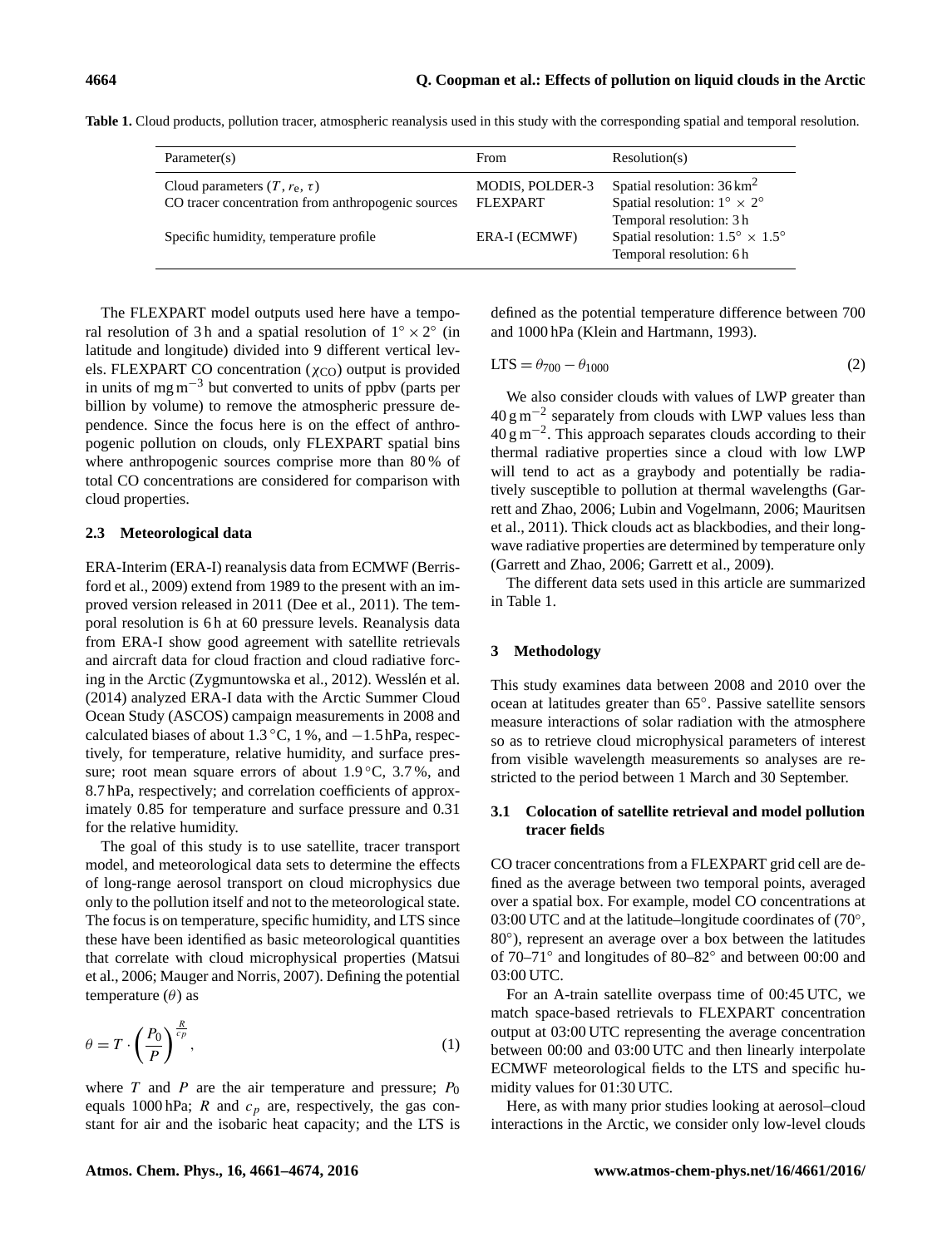

**Figure 2.** Illustration of the horizontal colocation method, showing satellite data corresponding to cloud top pressures below 1000 m altitude (gray shading), the average FLEXPART CO concentration between 1 and 2 km (colored shading), and the spatial resolution of temperature profiles and specific humidity in blue points. The black grid, at the top of the map, corresponds to the sinusoidal equal-area grid used in this study for colocating each data set.

(Garrett et al., 2004; Garrett and Zhao, 2006; Lubin and Vogelmann, 2006; Mauritsen et al., 2011), with POLDER cloud top altitudes between 200 and 1000 m, and between 1000 and 2000 m. The cloud top pressure is translating to cloud top altitude by a pressure profile specific to the Arctic region. These two layers correspond to the FLEXPART vertical bin resolution. We average POLDER and MODIS data that fall within the height bins so that they are colocated with the corresponding FLEXPART CO concentrations.

Regarding horizontal colocation, Fig. 2 shows how the data sets are combined. We project data from satellite, model, and reanalysis data sets onto an equal-area sinusoidal grid such that the grid cell resolution is  $0.5^{\circ} \times 0.5^{\circ}$  at the equator corresponding to an area of  $54 \text{ km} \times 54 \text{ km}$ . The sinusoidal projection conserves the grid cell area independently of longitude and latitude. One grid cell can include up to 81 POLDER-MODIS pixels. Satellite and tracer transport model data are averaged over each grid cell.

One consequence of the averaging is that each grid cell can include up to 81 different pixel-level values of  $\Phi$ . We place a limit on the SD of the averaged phase index within each grid cell such that  $\sigma_{\Phi}$  < 10 in order to satisfy an a priori requirement of there being a nearly homogeneous phase within each grid cell.

#### **3.2 The net aerosol–cloud interactions parameter**

Assuming a constant LWC and a monodisperse size distribution of cloud droplets, the droplet effective radius  $(r_e)$  decreases as the CCN number concentration  $N_c$  increases following the relation (Feingold et al., 2001)

$$
\frac{d\ln r_e}{d\ln N_c}\Big|_{\text{LWP}} = -\frac{1}{3}.\tag{3}
$$

Here, we take a different approach, which is to examine how cloud properties change in response to changes in a CO tracer under the presumption that the CO tracer serves as a proxy for the potential of long-range pollution transport, of which CCN may be a part. Of course,  $N_c$  and CO tracer concentrations ( $\chi_{\text{CO}}$ ) do not represent the same quantity. However, cloud condensation nuclei and CO are both byproducts of combustion. The two quantities are expected to be highly correlated close to pollution sources where relative changes in one quantity can serve as a proxy for relative changes in the other (Avey et al., 2007; Tietze et al., 2011). The reason for using CO is 2-fold. First, CO is passive and therefor easier to represent in a dynamic model. Second, the analysis here is less focused on the local physics of aerosol–cloud interactions and more focused on the actual impact of anthropogenic activities on clouds far from combustion sources. These are similar but not identical questions. The aerosol–cloud interactions (or the ACI) parameter addresses the precise physics of the extent to which aerosols can modify clouds. However, interactions are a two-way street: when aerosols have been scavenged en route to distant clouds, there is potential for a pollution plume to be present but its impact on cloud properties to be weak. To account for scavenging, we employ the term ACI<sup>net</sup> or the net aerosol–cloud interaction parameter. ACI<sup>net</sup> is the same as the ACI while additionally accounting for any reduction of the ACI due to dry or wet scavenging of aerosols during transport. ACInet can be interpreted as a measure of the sensitivity of a cloud at any given location to pollution plumes from distant sources. It allows for the passive components of a plume (e.g., CO) to remain while aerosols have been removed:

$$
ACI_{\tau}^{\text{net}} = \frac{d \ln \tau}{d \ln \chi_{\text{CO}}}
$$
 (4)

$$
ACI_{r_{e}}^{\text{net}} = -\frac{d\ln r_{e}}{d\ln \chi_{\text{CO}}}. \tag{5}
$$

For example, in the absence of scavenging,  $N_c$  from Eq. (3) is linearly related with  $\chi_{\text{CO}}$  and Eq. (5) will be bound by a theoretical maximum value of  $ACI_{r_e}^{\text{net}} = 1/3$  (Twomey, 1977; Feingold et al., 2001). Further from source regions, the correlation of CO concentration and aerosols is invariant to dilution but it may be affected by wet and dry scavenging (Garrett et al., 2010, 2011). If scavenging rates are low, CO and CCN tend to covary, but when precipitation is high along transport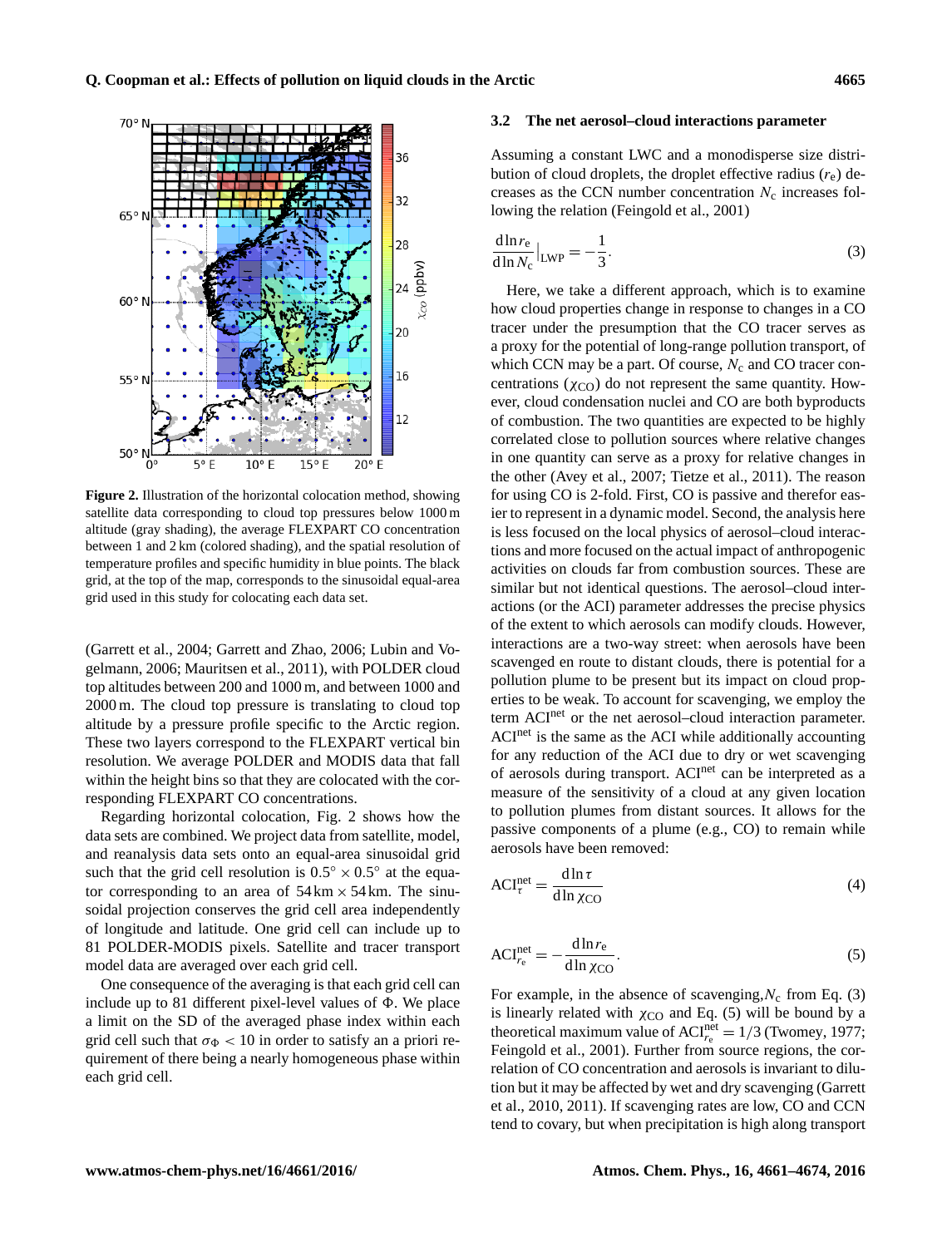

**Figure 3.** Calculation of the  $ACI_{r_e}^{\text{net}}$  parameter from a probability distribution of values in the effective radius and CO tracer concentration for liquid clouds with cloud top altitudes between 1000 m and 2000 m, and cloud top temperatures between  $-12$  and 6 °C. The color scale indicates higher density of values in linear intervals. The  $ACI_{r_e}^{\text{net}}$  number indicates the negative slope of the linear fit (dashed line).

pathways then aerosols are removed and values of ACInet will tend to be lower. Garrett et al. (2010) found that in Barrow, Alaska, when the temperature exceeds 4 ◦C at the surface, wet scavenging efficiently removes CCN from the atmosphere. In this event, cloud microphysical properties will not affected by pollution plumes.

Since  $r_e$  and the optical depth (τ) are linked through  $\tau =$  $\frac{3}{2} \frac{LWP}{\rho_w r_e}$  for homogeneous clouds, it follows that

$$
\frac{d\ln\tau}{d\ln\chi_{\rm CO}} = -\frac{d\ln r_{\rm e}}{d\ln\chi_{\rm CO}} + \frac{d\ln\text{LWP}}{d\ln\chi_{\rm CO}}\tag{6}
$$

or,

$$
ACI_{\tau}^{\text{net}} = ACI_{r_{\text{e}}}^{\text{net}} + ACI_{\text{LWP}}^{\text{net}}.
$$
 (7)

Figure 3 shows an example of how ACI<sup>net</sup> is calculated for temperatures between  $-12$  and  $6^{\circ}$ C and altitudes between 1000 and 2000 m, for all LWP values. We first calculate  $ACI_{r_e}^{net}$  as the linear fit of the natural logarithm of the effective radius to the natural logarithm of CO concentrations. The fit used in this study is based on the robust linear method (RLM) (Huber, 1973, 1981; Venables and Ripley, 2013). RLM uses an iterative least-squares algorithm: every measurement has initially the same weight; the weights of each point are updated, giving a lower weight to points that appear as outliers with respect to the entire data set. The process iterates several times and stops when the convergence tolerance of the estimated fitting coefficients lies below 10−<sup>8</sup> . The slope is therefore less sensitive to outlier points. In Fig. 3, points indicated by the red line are weighted similarly to those indicated by



**Figure 4.** A 2-D histogram of the specific humidity and the LTS retrieved by ECMWF reanalysis from 2008 to 2010. The red rectangle corresponds to the range where there is a maximum of measurements within a bin corresponding to 15 % of the total range length of the corresponding parameter.

**Table 2.** Summary of the different ranges of the logarithm of the specific humidity and the LTS over the region of interest, detailing the method used to determine the final range of parameters considered. The  $\Delta$  defines the difference between the maximum and the minimum of the total range. The considered range is chosen to keep the maximum number of measurements within a fixed interval of 15 % of the range, corresponding to the red square on Fig. 4.

|                             | $log_{10}$ (specific humidity)                      | LTS $(°)$ |
|-----------------------------|-----------------------------------------------------|-----------|
| Total range [min, max]      | $[-0.89, 1.0]$                                      | [2.1, 38] |
| $\Delta$ total range        | 1.9                                                 | 36        |
| 15 % interval               | 0.28                                                | 5.4       |
| Stratified range [min, max] | [0.30, 0.60]<br>$=[2.0, 4.0]$ (g kg <sup>-1</sup> ) | [17, 22]  |

black and blue lines. The slope retrieved by the linear fit, in Fig. 3, is  $-0.13 \pm 0.016$ . Referring to Eq. (5), ACI<sup>net</sup> equals  $+0.13 \pm 0.016$ .

## **3.3 Stratifying the data for specific humidity and lower tropospheric stability**

Figure 4 presents a 2-D histogram of frequency distribution of the specific humidity and the LTS. The LTS ranges from 2.1 to 37 K and the specific humidity from 0.13 to 11 g kg−<sup>1</sup> . The median values for specific humidity and LTS are  $2.0$  g kg<sup>-1</sup> and 19 K, respectively.

Table 2 describes the method used here to stratify the data set according to meteorological conditions. We identify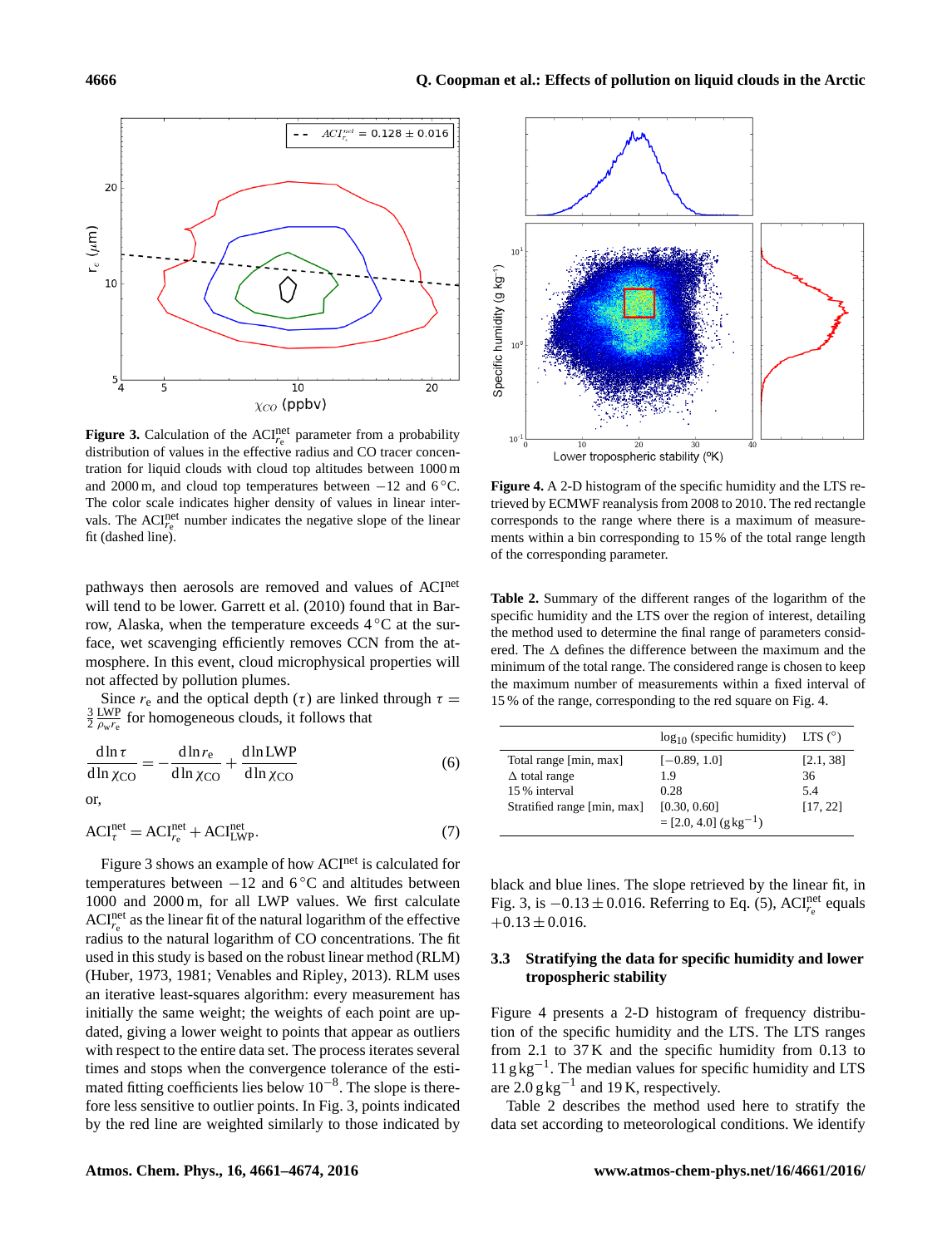

**Figure 5.** ACI<sup>net</sup> parameter of the effective radius ( $r_e$ ) (red) and optical depth (τ) (black), as a function of temperature calculated for liquid clouds between 200–1000 m (lower row) and 1000–2000 m (upper row). The bars indicate the 95 % confidence limit in the calculation of the mean ACI<sup>net</sup> value. Each column corresponds to different thresholds for LWP (blackbody: LWP >  $40 \text{ g m}^{-2}$ , graybody: LWP <  $40 \text{ g m}^{-2}$ ). Blue numbers indicate the number of grid cells, in hundreds, that are used to calculate each ACI<sup>net</sup> value. In each figure the ACI<sup>net</sup> value averaged over the temperature and weighted according to the inverse of the uncertainty is indicated.

a range in LTS and specific humidity that occupies 15 % of the total space of observed values but that is centered at the mode of the respective distributions. The total LTS range is 2.1–37 K, so the interval size is 5.3 K. The specific humidity is distributed over several orders of magnitude. To better represent the distribution, we use a logarithmic scale for this parameter. The logarithm base 10 of specific humidity has an interval of 0.28. The most common values of meteorological state, defined here as the maximum number of measurements, is delimited by the red rectangle in Fig. 4. The rectangle corresponds to a range of 2.0 to  $4.0 g kg^{-1}$  for specific humidity, and a range of 16.5 to 21.8 K for LTS. It is these ranges that are focused on for calculation of the ACInet parameter. We assume these intervals are sufficiently narrow that the variability within the interval has limited impact on cloud microphysics.

## **4 Results**

#### **4.1 Net aerosol–cloud interactions**

Figure 5 summarizes ACI<sup>net</sup> values calculated using combined POLDER-3, MODIS, and FLEXPART data for the period between 2008 and 2010 for latitudes greater than 65◦ over the ocean, stratifying the data set by cloud top temperature in bins of  $2°$  between  $-12$  and  $6°$ C. The results are categorized according to bins in temperature, altitude and LWP, and LTS and specific humidity stratified. The number of grid cells used to calculate each ACInet parameter per bin ranges from 100 to 3300. The ACI<sup>net</sup> parameter is almost always positive but sometimes close to zero.  $ACI_{r_e}^{\text{net}}$  ranges from 0 for graybody clouds between 1000 and 2000 m altitude with a cloud top temperature between −6 and −4 ◦C, to 0.34 for blackbody clouds between 1000 and 2000 m altitude with a cloud top temperature between 4 and 6 $°C$ . ACI<sub> $\tau$ </sub> ranges from −0.10 for all clouds between 200 and 1000 m altitude with a cloud top temperature of  $-11\degree C$ , to 0.35 at 3  $\degree C$  for blackbody clouds between 1000 and 2000 m altitude. In general,  $ACI^{net}_{\tau}$  and  $ACI^{net}_{\tau}$  are of the same order of magnitude and the maximum values of ACI<sup>net</sup> are found for clouds with temperatures above the freezing temperature.

We define the uncertainty in ACI<sup>net</sup> as the 95 % confidence limit in the calculation of the slope of the linear fit. The uncertainty in the calculated values of  $ACI_{r_e}^{net}$  is generally less than 0.1, except for clouds with temperatures between 4 and 6 °C and between  $-12$  and  $-10$  °C, where the uncertainty bar is approximately 0.2. For the optical depth, the uncer-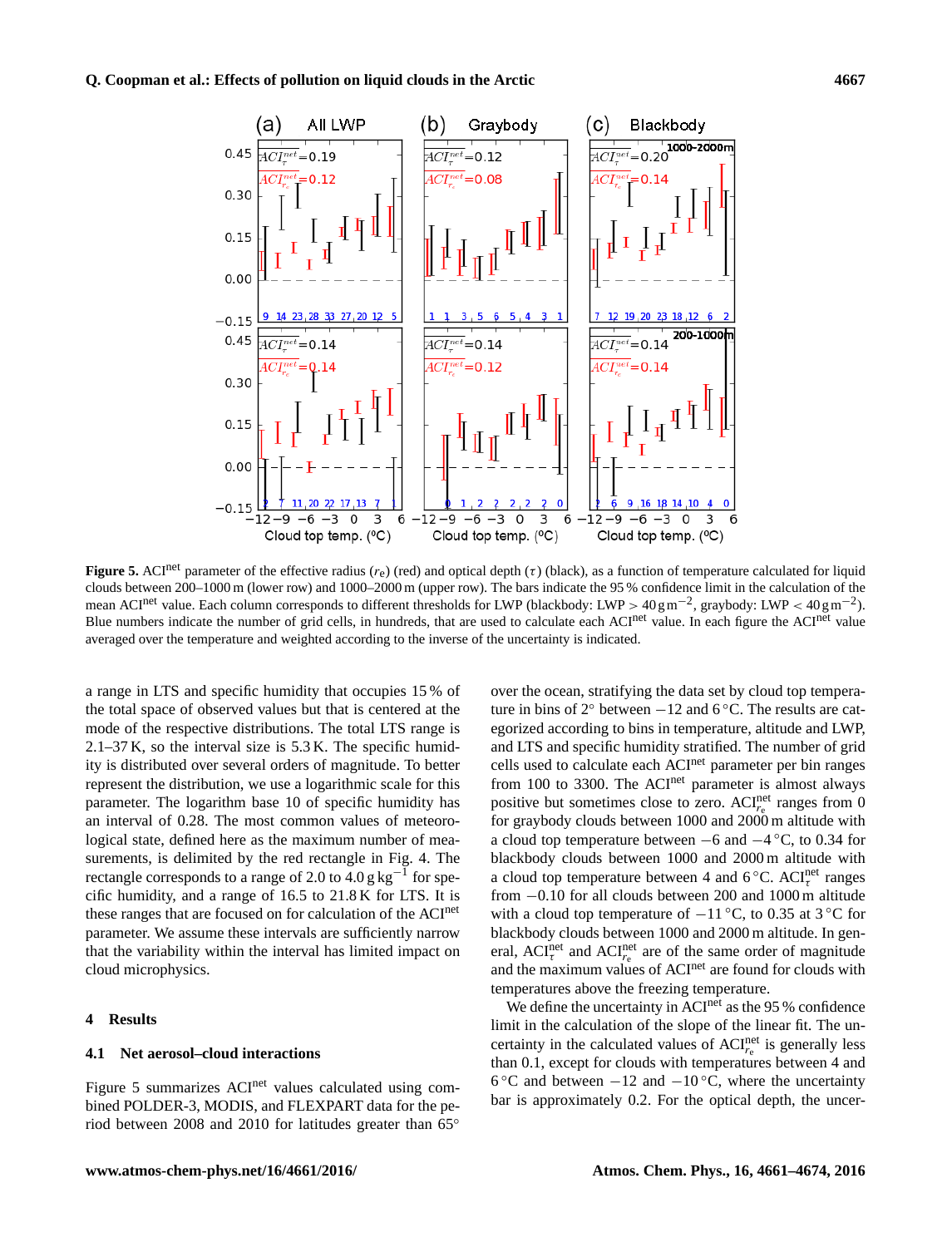**Table 3.** ACI<sup>net</sup> parameter calculated for the optical depth and the effective radius considering all clouds, graybody clouds, and blackbody clouds, averaged from values presented in Fig. 5 and weighted considering the inverse of the uncertainty in the mean.

|                                                            |      | All LWP Graybody | Blackbody |
|------------------------------------------------------------|------|------------------|-----------|
| $\text{ACI}_{r_{\rm e}}^{\rm net}$ ACI $_{\tau}^{\rm net}$ | 0.12 | 0.10             | 0.14      |
|                                                            | 0.16 | 0.13             | 0.17      |

tainty is typically approximately 0.1, although larger values are observed for high and low cloud top temperatures.

For blackbody clouds between 1000 and 2000 m altitude, the average values of  $ACI_{\tau}^{\text{net}}$  and  $ACI_{\tau_{\text{e}}}^{\text{net}}$  equal 0.20 and 0.14, respectively. For cloud tops between 200 and 1000 m altitude,  $\text{ACT}_{\tau}^{\text{net}}$  and  $\text{ACT}_{r_{\text{e}}}^{\text{net}}$  equal 0.14. For graybody clouds between 1000 and 2000 m,  $ACI_{\tau}^{net}$  and  $ACI_{r_e}^{net}$  equal 0.12 and 0.08, respectively. For cloud tops between 200 and 1000 m altitude,  $ACI_{\tau}^{\text{net}}$  and  $ACI_{\tau_{\text{e}}}^{\text{net}}$  equals 0.14 and 0.12, respectively. Thus, the value of ACInet appears to be fairly robust to altitude and cloud thickness and to whether  $r_e$  or  $\tau$  is considered. Table 3 presents the average  $ACI_{\tau_e}^{\text{net}}$  and  $ACI_{\tau_e}^{\text{net}}$ . For all cases, ACI<sup>net</sup> values are near  $0.13 \pm 0.03$ .

## **4.2 Dependence of ACInet on pollution concentration, specific humidity, and lower tropospheric stability**

In what follows, we examine the influence of LTS, specific humidity, and pollution concentration on ACInet. Table 4 shows values of  $\text{ACI}_{r_{\text{e}}}^{\text{net}}$  and  $\text{ACI}_{\tau}^{\text{net}}$  for graybody and blackbody clouds, and for  $\chi_{\text{CO}}$  < 5.5 ppbv and  $\chi_{\text{CO}}$  > 10.0 ppbv, corresponding respectively to the lower and upper quartile of CO tracer concentration, and for a range in LTS and specific humidity. For graybody and blackbody clouds,  $ACI_{\tau}^{net}$  and ACI<sup>net</sup> are highest for low values of  $\chi_{\text{CO}}$ . The difference in ACInet values between low and high polluted environments is slightly greater for  $\text{ACI}_{r_{\text{e}}}^{\text{net}}$  than for  $\text{ACI}_{\tau}^{\text{net}}$ . Table 4 suggests that cloud-droplet effective radius and cloud optical depth are most sensitive to pollution when pollution concentrations are low. Previous studies have hypothesized that the effect of CCN on cloud microphysical properties saturates when cloud-droplet concentrations are high (Bréon et al., 2002; Andersen and Cermak, 2015). This effect does not explain the differences presented in Table 4 because Eqs. (4) and (5) already take into account the potential for linear saturation by considering the logarithms of  $\chi_{\text{CO}}$  and cloud parameters.

We now present the sensitivity of the ACI<sup>net</sup> parameter to five different ranges of meteorological parameters delimited by the percentiles values presented in Table 5. We do not stratify the data according to LWP. Figures 6 and 7 show the influence of pollution loading on the cloud-droplet effective radius and cloud optical depth for each of the different specific humidity and LTS regimes. Figure 6 presents the ACInet parameter with respect to the cloud optical depth and cloud-

Table 4. ACI<sup>net</sup> parameter calculated for the optical depth and the effective radius considering all clouds, graybody clouds, and blackbody clouds, for two different regimes of CO concentration representing lower and upper quartiles of CO concentration.

|                                                               | All LWP |  | Graybody |  | Blackbody                                                                                                                                                            |      |
|---------------------------------------------------------------|---------|--|----------|--|----------------------------------------------------------------------------------------------------------------------------------------------------------------------|------|
|                                                               |         |  |          |  | ${ACI}_{r_e}^{\text{net}}$ ${ACI}_{\tau}^{\text{net}}$ ${ACI}_{r_e}^{\text{net}}$ ${ACI}_{\tau}^{\text{net}}$ ${ACI}_{r_e}^{\text{net}}$ ${ACI}_{\tau}^{\text{net}}$ |      |
| $\chi_{\text{CO}}$ < 5.5 ppbv 0.23 0.36 0.31 0.26 0.28        |         |  |          |  |                                                                                                                                                                      | 0.24 |
| $\chi_{\text{CO}} > 10 \text{ ppbv}$ 0.09 0.35 0.09 0.16 0.14 |         |  |          |  |                                                                                                                                                                      | 0.16 |

**Table 5.** Percentile values of specific humidity and LTS used to defined different regimes of the meteorological parameters.

|                 | Specific humidity $(g \text{ kg}^{-1})$ | LTS(K) |
|-----------------|-----------------------------------------|--------|
| Minimum         | 0.13                                    | 2.1    |
| 20th percentile | 1.2.                                    | 14     |
| 40th percentile | 1.7                                     | 18     |
| 60th percentile | 2.4                                     | 20     |
| 80th percentile | 3.6                                     | 23     |
| Maximum         |                                         | 37     |



**Figure 6.** ACI<sup>net</sup> (red) and ACI<sup>net</sup> (black) for different bins of the specific humidity, stratified by LTS between 17 and 22 K. Each marker is placed in the middle of the corresponding bin.

droplet effective radius as a function of the specific humidity, stratifying the data by LTS according to the method described in Sect. 3.3. Figure 7 is the same as Fig. 6 except that it shows ACI<sup>net</sup> as a function of LTS for a range of specific humidities.

Figure 6 shows that  $ACI_{r_e}^{\text{net}}$  and  $ACI_{\tau}^{\text{net}}$  tend to increase with the specific humidity independent of LTS. The ACI<sup>net</sup> parameter is close to zero, or negative, for low values of specific humidity. It increases rapidly with specific humidity, saturating at a maximum value of about  $2.5 g kg^{-1}$ . We note that cloud top temperature and specific humidity are weakly correlated. The correlation coefficient  $(r^2)$  of the linear re-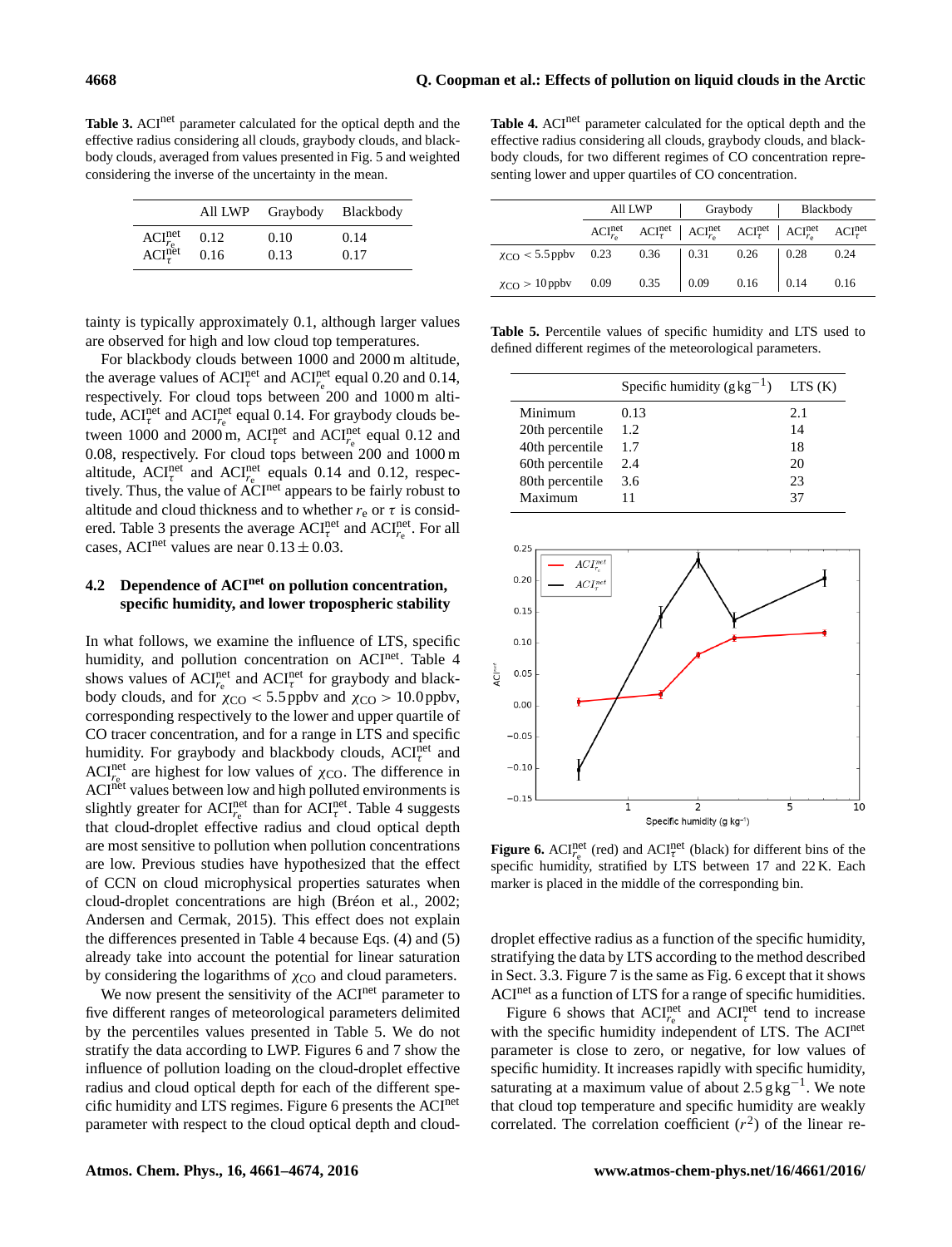

**Figure 7.** ACI<sup>net</sup> (red) and ACI<sup>net</sup> (black) and ACI<sup>net</sup> as a function of the lower tropospheric stability, stratified by specific humidity between 2.0 and  $4.0$  g kg<sup>-1</sup>.

gression of the two parameters is 0.20. The same applies for the specific humidity and the LWP. The correlation coefficient of the two parameters is 0.05.

 $ACI_{r_{e}}^{net}$  increases with LTS from 0.02 for values of LTS ranging between 2.1 and 14 K to 0.09 for values of LTS between 23 and 38 K. The  $ACI_{\tau}^{\text{net}}$  dependence on LTS is larger:  $ACI_{\tau}^{\text{net}}$  equals 0.10 for LTS values between 2.1 and 14 K and it equals 0.32 for LTS values between 21 and 38 K.

## **5 Discussion**

The results presented here show values of the ACI<sup>net</sup> parameter with respect to the cloud-droplet effective radius and optical depth, for clouds over oceans north of 65◦ lying between 200 and 2000 m, and for the years between 2008 and 2010. We find ACI<sup>net</sup> values that range from 0.00 to 0.34 for the cloud-droplet effective radius, and from −0.10 to 0.35 for the optical depth.

Prior studies examining the Arctic region have retrieved ACI values ranging from −0.10 to 0.40 (Garrett et al., 2004; Lihavainen et al., 2009; Zhao et al., 2012, Sporre et al., 2012). Tietze et al.  $(2011)$  calculated ACI<sup>net</sup> values ranging from 0.00 to 0.17 using a similar satellite–FLEXPART colocation method. What differs in this study is that we examine solely anthropogenic pollution, and that we extend the data set from 1 year to 3 years, stratifying the data set according to specific humidity and LTS. The larger ACI<sup>net</sup> values we find in this study suggest a higher sensitivity of cloud microphysical properties to pollution plumes from distant sources than was found by Tietze et al. (2011).

However, Tietze et al. (2011) also found values of  $\text{ACI}_{\tau}^{\text{net}}$ that were greater than  $ACI_{r_e}^{net}$  by a factor of 4, and they attributed this difference to unknown dynamic or precipitation

**Table 6.** Difference between  $\text{ACT}_{\tau}^{\text{net}}$  and  $\text{ACT}_{\text{re}}^{\text{net}}$  (i.e.,  $\text{ACT}_{\text{LWP}}^{\text{net}}$ ) for graybody, blackbody, and all clouds when lower tropospheric stability and specific humidity are stratified and when they are not stratified. The averaged ACI<sup>net</sup> values are shown in Table 3.

|                | All LWP | Graybody Blackbody |      |
|----------------|---------|--------------------|------|
| Stratified     | 0.04    | 0.03               | 0.04 |
| Not stratified | 012     | 0.04               | 0.08 |

feedbacks that make  $ACI_{LWP}^{net}$  greater than zero (Eq. 7). In contrast, our results show that the  $\text{ACI}_{r_{\text{e}}}^{\text{net}}$  and  $\text{ACI}_{\tau}^{\text{net}}$  parameters are more similar, suggesting no such feedback. Table 6 compares the differences between  $ACI_{\tau}^{\text{net}}$  and  $ACI_{\tau_{\text{e}}}^{\text{net}}$  that are presented in Table 3, along with their corresponding values when no control is made for specific humidity and LTS. The difference between  $ACI_{r_e}^{net}$  and  $ACI_{\tau}^{net}$  is largest when meteorological parameters are not controlled for. For all clouds considered, the maximum difference increases from 0.04 when the data are considered within narrow meteorological bands to 0.12 when the data are not. This result is important since it suggests that the hypothesized feedbacks discussed by Tietze et al. (2011) may have in fact been due to the natural sensitivity of clouds to local meteorology. Not controlling sufficiently for meteorology may lead to artifacts that exaggerate the magnitude of the aerosol indirect effect.

In contrast to most prior efforts, satellite-retrieved cloud properties are not compared to CCN or aerosol concentrations but rather to pollution concentrations – specifically CO simulated from a tracer transport model. CO serves as a proxy for CCN close to pollution sources although far from sources CCN and CO can become decoupled due to scavenging en route to distant clouds. The comparison we present through the ACI<sup>net</sup> parameter implicitly accounts for this possibility. For temperatures below  $-6^{\circ}$ C, low values of ACI<sup>net</sup> are observed. Tietze et al. (2011) hypothesized that at such temperatures, cloud supersaturations may be too small to activate aerosols as CCN or that clouds with lower temperatures have followed longer transport pathways nearer to the surface (Stohl, 2006) and therefore had greater exposure to dry deposition.

Table 4 suggests that ACI<sup>net</sup> values are lowest when pollution concentrations are high. Figure 8 presents the normalized distribution of potential temperature for polluted and pristine clouds, defined as the upper and lower quartile for graybody clouds. We present results for graybody clouds because the ACI<sup>net</sup> differences between polluted and clean cases are largest; results for blackbody and all clouds are not shown here, but have similar results regarding the potential temperature distribution.

Highly polluted air parcels are associated with potential temperatures around 280 K whereas pristine air parcels have a lower potential temperature – around 272 K. We hypothesize that higher values of potential temperature suggest pol-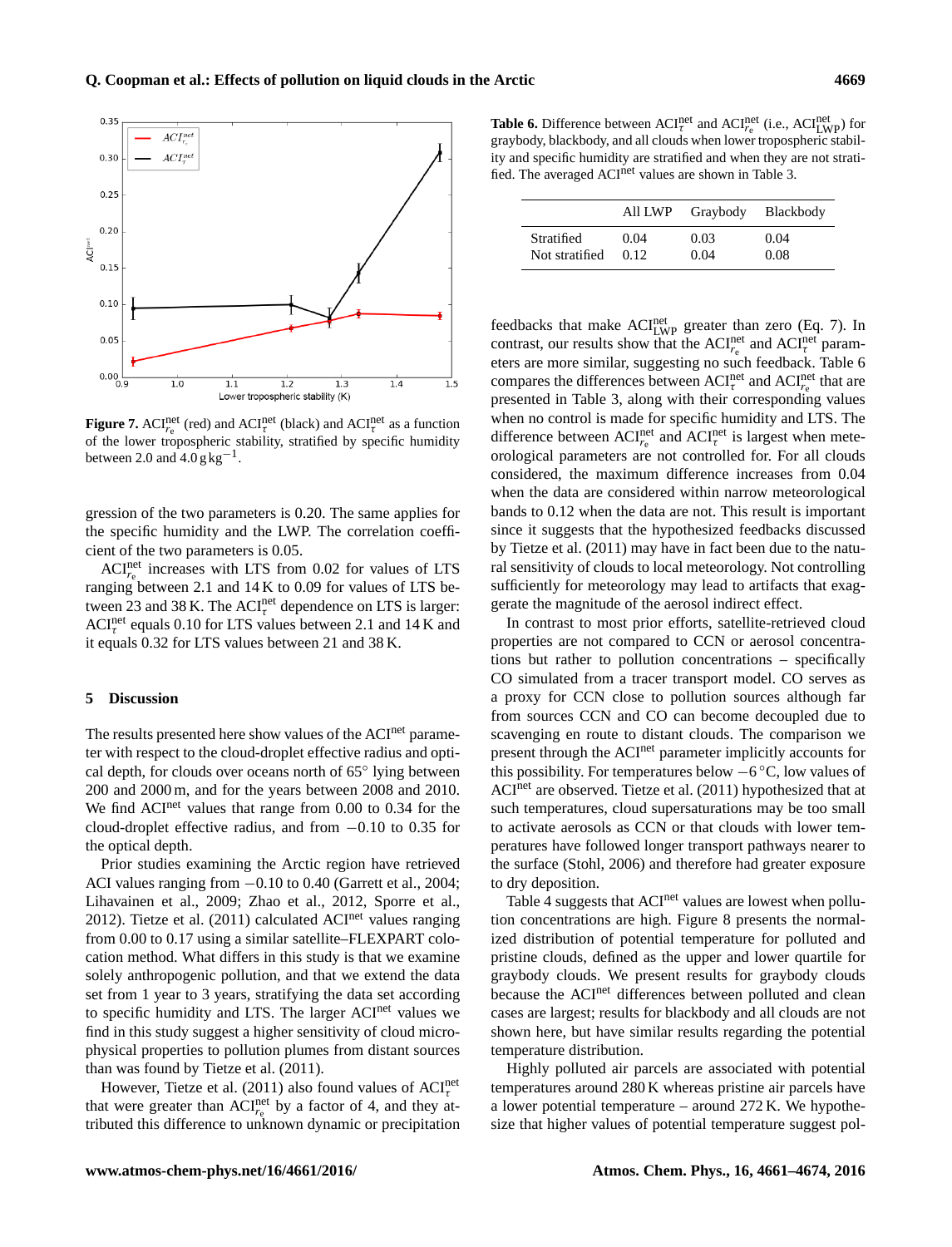

**Figure 8.** Normalized distribution of the cloud top potential temperature when clouds are associated with CO tracer concentrations  $(\chi_{\rm CO})$  greater than 10 ppbv and less than 5 ppbv. The values of ACI<sup>net</sup> and ACI<sup>net</sup> associated with each histogram are presented also in Table 3.

lution sources from further south, so wet scavenging is more likely to occur during transport; this decreases the correlation between a CO tracer and CCN, therefore lowering the ACInet parameter. Also, polluted air parcel and aerosols do not necessarily have the same physical and chemical properties at lower and higher latitudes, and this difference may impact the influence of aerosols on cloud microphysics and aerosols (Bilde and Svenningsson, 2004; Dusek et al., 2006; Ervens et al., 2007; Andreae and Rosenfeld, 2008).

In general, we observe that when moisture increases, the cloud sensitivity to pollution increases. From model simulations of stratocumulus, Ackerman et al. (2004) found that when the relative humidity (RH) above cloud top is high, cloud LWP increases with  $N_c$  consistent with theoretical arguments (Albrecht, 1989; Pincus and Baker, 1994), but that when the RH is low, the LWP decreases when  $N_c$  increases, as supported by some observations (Coakley and Walsh, 2002). The difference was attributed to the consequence of dry air into a cloud layer. Humidity inversions are common above low-level cloud tops in the Arctic (Nygärd et al., 2014), so similar phenomena may be playing a role.

Studies of the indirect effect at midlatitudes suggest that values of ACI are highest under unstable conditions (Chen et al., 2014; Andersen and Cermak, 2015). Our results from the Arctic show the reverse, that conditions of high LTS are associated with higher values of ACInet. Klein and Hartmann (1993) showed that, in general, higher values of LTS lead to greater stratiform cloudiness, except in the Arctic where radiative cooling prevails over convection as the driving mechanism for cloud formation. This result is similar to results found by Kim et al. (2008) who found that aerosol–cloud in-

teractions are strongest in clouds with adiabatic liquid water content profiles. Such clouds might be expected more frequently when LTS is high and there is reduced vertical mixing.

Finally, we find  $ACI_{\tau}^{net}$  is more sensitive to changes in LTS than  $ACI_{r_e}^{\text{net}}$ . A consequence is that for values of LTS greater than 23 K,  $ACI_{\tau}^{\text{net}}$  and  $ACI_{\tau_{\text{e}}}^{\text{net}}$  differ by about 0.20. In a stable atmosphere with high LTS it appears that ACI<sub>LWP</sub> increases more strongly in response to aerosols than in unstable environments (Klein and Hartmann, 1993; Qiu et al., 2015).

## **6 Conclusions**

Satellite, numerical model, and meteorological reanalysis data sets from 2008 to 2010 are used here to calculate the sensitivity of cloud-droplet effective radius and optical depth in the Arctic to anthropogenic pollution transported from midlatitudes. We focused on latitudes north of 65◦ for a period between March 2008 and October 2010. Using ECMWF reanalysis data, we stratified the data set according to temperature, LTS, specific humidity, altitude, and LWP. We find that the sensitivity of cloud properties to pollution, as quantified by values of ACI<sup>net</sup>, lies close to a theoretical maximum value of 1/3, assuming that a simulated CO tracer correlates well with CCN. Further,  $ACI_{r_e}^{\text{net}}$  and  $ACI_{\tau}^{\text{net}}$  seem to increase with specific humidity and LTS, highlighting that meteorological parameters have an important impact on aerosol– cloud interactions.

Globally, Klimont et al. (2013) have estimated that there was a drop of about 9281 Gg in anthropogenic sulphur dioxide emissions between 2005 and 2010 due to a reduction in European and American emissions and a flue gas desulfurization program on power plants in China. This reduction in emissions has led to a decrease of sulfate concentrations at the Arctic surface station (Hirdman et al., 2010). In the Arctic, the effect of a decrease in midlatitude pollution emissions may someday be offset by greater levels of Arctic industrialization (Lindholt and Glomsrød, 2012) and shipping (Pizzolato et al., 2014; Miller and Ruiz, 2014) that introduce new local aerosol sources. Further, an increase in the extent of open ocean due to sea-ice retreat may be expected to lead to an increase in the atmospheric humidity (Boisvert and Stroeve, 2015) and from the results presented here, a higher sensitivity of clouds to aerosols. However, this study also suggests that any associated decrease in LTS could partially counter-act this effect.

Climate warming is thought to stimulate boreal forest fires (Westerling et al., 2006). The impact of pollution from biomass burning has not been included in the present research. Given biomass burning aerosol can act as efficient ice nuclei (Markus et al., 2009), the analyses presented here might be extended to explore aerosol-induced changes in cloud thermodynamic phase.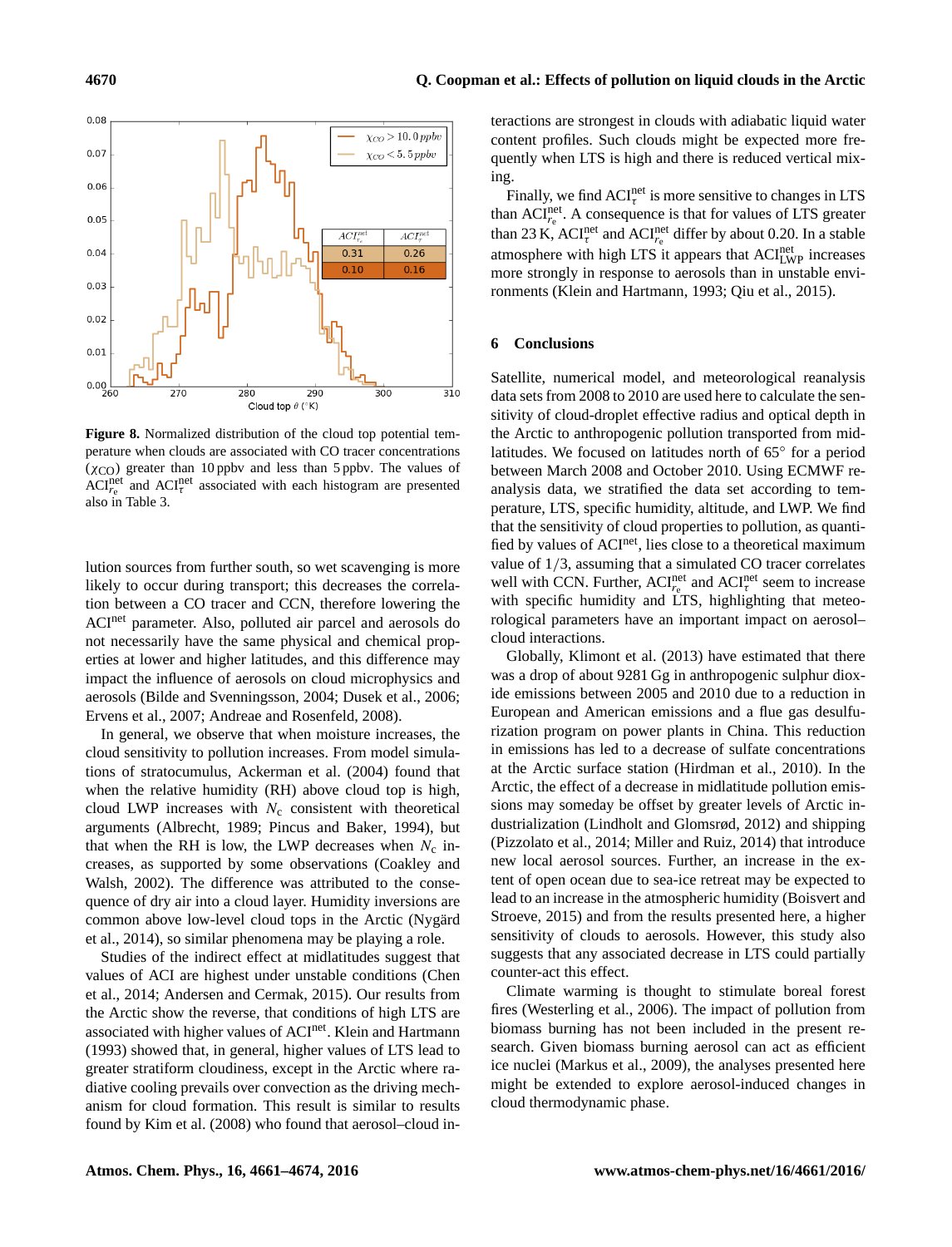### **Q. Coopman et al.: Effects of pollution on liquid clouds in the Arctic 4671**

*Acknowledgements.* This paper is dedicated posthumously to Kyle Tietze, who developed many of the techniques used in this study while a graduate student at the University of Utah. We thank two anonymous reviewers and Graham Feingold for constructive comments on the manuscript. The authors thank ICARE, NASA, and CNES for the data used in this research. We acknowledge financial support from The University of Lille. This material is based upon work supported by the National Science Foundation under the Grant No. 1303965. NILU researchers have received funding from the European Union Seventh Framework Programme (FP7/2007-2013) under grant agreement no. 282688 – ECLIPSE.

Edited by: G. Feingold

#### **References**

- Ackerman, A. S., Kirkpatrick, M. P., Stevens, D. E., and Toon, O. B.: The impact of humidity above stratiform clouds on indirect aerosol climate forcing, Nature, 432, 1014–1017, doi[:10.1038/nature03137.1,](http://dx.doi.org/10.1038/nature03137.1) 2004.
- Albrecht, B. A.: Aerosols, Cloud Microphysics, and Fractional Cloudiness, Science, 245, 1227–1230, 1989.
- Amann, M., Bertok, I., Borken-Kleefeld, J., Cofala, J., Heyes, C., Höglund-Isaksson, L., Klimont, Z., Nguyen, B., Posch, M., Rafaj, P., Sandler, R., Schöpp, W., Wagner, F., and Winiwarter, W.: Cost-effective control of air quality and greenhouse gases in Europe: Modeling and policy applications, Environ. Modell. Softw., 26, 1489–1501, doi[:10.1016/j.envsoft.2011.07.012,](http://dx.doi.org/10.1016/j.envsoft.2011.07.012) 2011.
- Ancellet, G., Pelon, J., Blanchard, Y., Quennehen, B., Bazureau, A., Law, K. S., and Schwarzenboeck, A.: Transport of aerosol to the Arctic: analysis of CALIOP and French aircraft data during the spring 2008 POLARCAT campaign, Atmos. Chem. Phys., 14, 8235–8254, doi[:10.5194/acp-14-8235-2014,](http://dx.doi.org/10.5194/acp-14-8235-2014) 2014.
- Andersen, H. and Cermak, J.: How thermodynamic environments control stratocumulus microphysics and interactions with aerosols, Environ. Res. Lett., 10, 24004, doi[:10.1088/1748-](http://dx.doi.org/10.1088/1748-9326/10/2/024004) [9326/10/2/024004,](http://dx.doi.org/10.1088/1748-9326/10/2/024004) 2015.
- Andreae, M. O. and Rosenfeld, D.: Aerosol-cloudprecipitation interactions, Part 1. The nature and sources of cloud-active aerosols, Earth-Sci. Rev., 89, 13–41, doi[:10.1016/j.earscirev.2008.03.001,](http://dx.doi.org/10.1016/j.earscirev.2008.03.001) 2008.
- Avey, L., Garrett, T. J., and Stohl, A.: Evaluation of the aerosol indirect effect using satellite, tracer transport model, and aircraft data from the International Consortium for Atmospheric Research on Transport and Transformation, J. Geophys. Res.-Atmos., 112, 1– 10, doi[:10.1029/2006JD007581,](http://dx.doi.org/10.1029/2006JD007581) 2007.
- Belchansky, G. I., Douglas, D. C., and Platonov, N. G.: Duration of the Arctic sea ice melt season: Regional and interannual variability, 1979-2001, J. Climate, 17, 67–80, doi[:10.1175/1520-](http://dx.doi.org/10.1175/1520-0442(2004)017<0067:DOTASI>2.0.CO;2) [0442\(2004\)017<0067:DOTASI>2.0.CO;2,](http://dx.doi.org/10.1175/1520-0442(2004)017<0067:DOTASI>2.0.CO;2) 2004.
- Berg, L. K., Berkowitz, C. M., Barnard, J. C., Senum, G., and Springston, S. R.: Observations of the first aerosol indirect effect in shallow cumuli, Geophys. Res. Lett., 38, L03809, doi[:10.1029/2010GL046047,](http://dx.doi.org/10.1029/2010GL046047) 2011.
- Berrisford, P., Dee, D., Fielding, K., Fuentes, M., Kallberg, P., Kobayashi, S., and Uppala, S.: The ERA-Interim Archive, ECMWF, Reading, UK, 1, available at: [http://old.ecmwf.int/](http://old.ecmwf.int/publications/library/do/references/list/782009)

[publications/library/do/references/list/782009](http://old.ecmwf.int/publications/library/do/references/list/782009) (last access: 11 November 2015), 2009.

- Bilde, M. and Svenningsson, B.: CCN activation of slightly soluble organics: The importance of small amounts of inorganic salt and particle phase, Tellus B, 56, 128–134, doi[:10.1111/j.1600-](http://dx.doi.org/10.1111/j.1600-0889.2004.00090.x) [0889.2004.00090.x,](http://dx.doi.org/10.1111/j.1600-0889.2004.00090.x) 2004.
- Boisvert, L. N. and Stroeve, J. C.: The Arctic is becoming warmer and wetter as revealed by the Atmospheric Infrared Sounder, Geophys. Res. Lett., 42, 4439–4446, doi[:10.1002/2015GL063775,](http://dx.doi.org/10.1002/2015GL063775) 2015.
- Brenguier, J. and Wood, R.: Observational strategies from the micro to meso scale, in: Clouds in the Perturbed Climate System: Their Relationship to Energy Balance, Atmospheric Dynamics, and Precipitation, edited by: Heintzenberg, J. and Charlson, R. J., 487–510, available at: [ftp://ftp-projects.zmaw.de/aerocom/](ftp://ftp-projects.zmaw.de/aerocom/meetings/frankfurt_2007/brenguier.pdf) [meetings/frankfurt\\_2007/brenguier.pdf](ftp://ftp-projects.zmaw.de/aerocom/meetings/frankfurt_2007/brenguier.pdf) (last access: 11 November 2015), MIT Press, MASS, Cambridge, 2009.
- Bréon, F.-M. and Colzy, S.: Cloud detection from the spaceborne POLDER instrument and validation against surface synoptic observations, J. Appl. Meteorol., 38, 777–785, doi[:10.1175/1520-](http://dx.doi.org/10.1175/1520-0450(1999)038<0777:CDFTSP>2.0.CO;2) [0450\(1999\)038<0777:CDFTSP>2.0.CO;2,](http://dx.doi.org/10.1175/1520-0450(1999)038<0777:CDFTSP>2.0.CO;2) 1999.
- Bréon, F.-M., Tanré, D., and Generoso, S.: Aerosol effect on cloud droplet size monitored from satellite, Science (New York, N. Y.), 295, 834–8, doi[:10.1126/science.1066434,](http://dx.doi.org/10.1126/science.1066434) 2002.
- Buriez, J. C., Vanbauce, C., Parol, F., Goloub, P., Herman, M., Bonnel, B., Fouquart, Y., Couvert, P., and Seze, G.: Cloud detection and derivation of cloud properties from POLDER, Int. J. Remote Sens., 18, 2785–2813, doi[:10.1080/014311697217332,](http://dx.doi.org/10.1080/014311697217332) 1997.
- Chang, F. L. and Coakley, J. A.: Relationships between marine stratus cloud optical depth and temperature: Inferences from AVHRR observations, J. Climate, 20, 2022–2036, doi[:10.1175/JCLI4115.1,](http://dx.doi.org/10.1175/JCLI4115.1) 2007.
- Chen, Y.-C., Christensen, M. W., Stephens, G. L., and Seinfeld, J. H.: Satellite-based estimate of global aerosol–cloud radiative forcing by marine warm clouds, Nat. Geosci., advance on, 7, 643–646, doi[:10.1038/ngeo2214,](http://dx.doi.org/10.1038/ngeo2214) 2014.
- Coakley, J. A. and Walsh, C. D.: Limits to the aerosol indirect radiative effect derived from observations of ship tracks, J. Atmos. Sci., 59, 668–680, doi[:10.1175/1520-](http://dx.doi.org/10.1175/1520-0469(2002)059<0668:LTTAIR>2.0.CO;2) [0469\(2002\)059<0668:LTTAIR>2.0.CO;2,](http://dx.doi.org/10.1175/1520-0469(2002)059<0668:LTTAIR>2.0.CO;2) 2002.
- Costantino, L. and Bréon, F. M.: Aerosol indirect effect on warm clouds over South-East Atlantic, from co-located MODIS and CALIPSO observations, Atmos. Chem. Phys., 13, 69–88, doi[:10.5194/acp-13-69-2013,](http://dx.doi.org/10.5194/acp-13-69-2013) 2013.
- Dee, D. P., Uppala, S. M., Simmons, A. J., Berrisford, P., Poli, P., Kobayashi, S., Andrae, U., Balmaseda, M. A., Balsamo, G., Bauer, P., Bechtold, P., Beljaars, A. C. M., van de Berg, L., Bidlot, J., Bormann, N., Delsol, C., Dragani, R., Fuentes, M., Geer, A. J., Haimberger, L., Healy, S. B., Hersbach, H., Hólm, E. V., Isaksen, L., Kållberg, P., Köhler, M., Matricardi, M., Mcnally, A. P., Monge-Sanz, B. M., Morcrette, J. J., Park, B. K., Peubey, C., de Rosnay, P., Tavolato, C., Thépaut, J. N., and Vitart, F.: The ERA-Interim reanalysis: Configuration and performance of the data assimilation system, Q. J. Roy. Meteorol. Soc., 137, 553–597, doi:10.1002/qj.828, 2011.
- Desmons, M., Ferlay, N., Parol, F., Mcharek, L., and Vanbauce, C.: Improved information about the vertical location and extent of monolayer clouds from POLDER3 measurements in the oxygen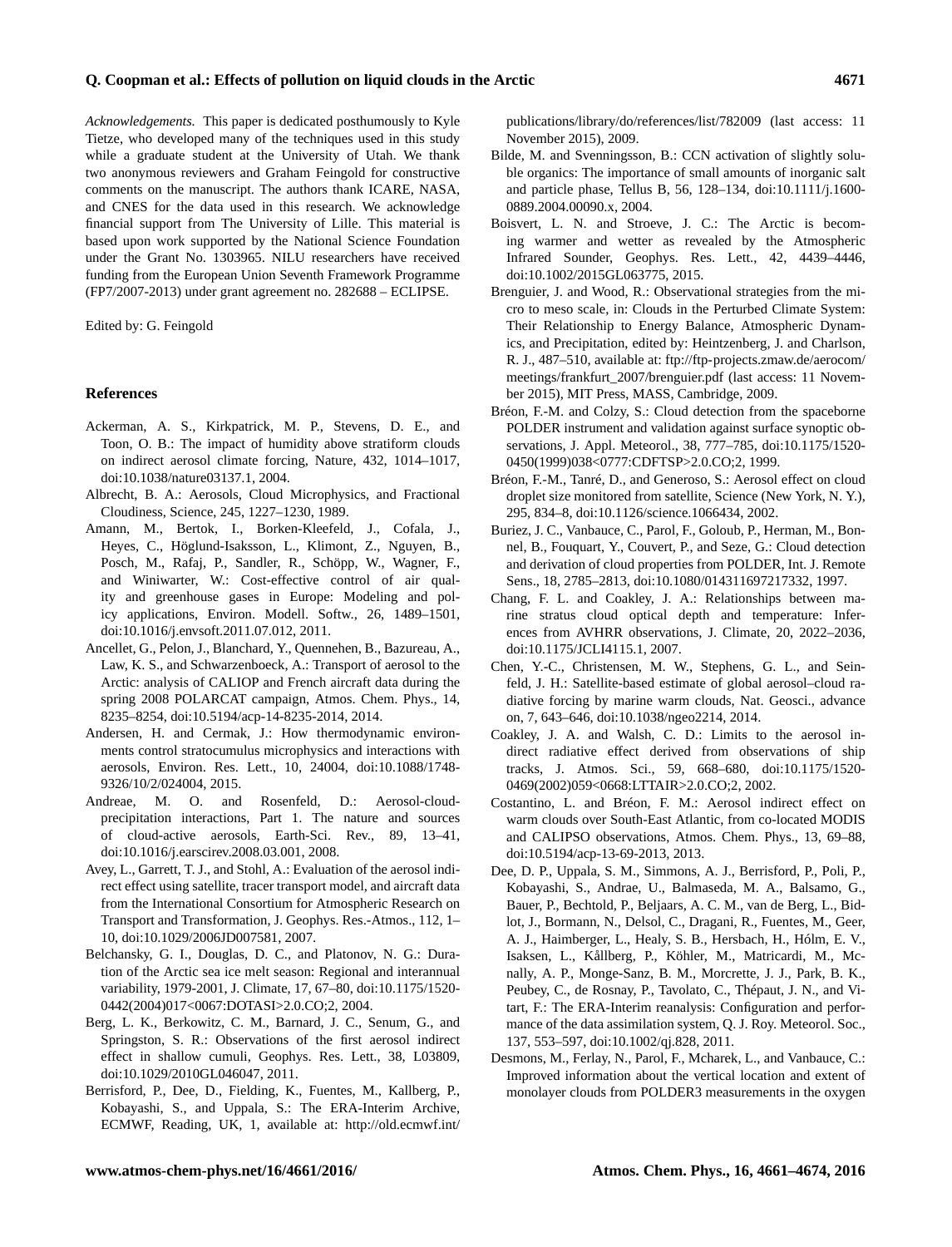A-band, Atmos. Meas. Tech., 6, 2221–2238, doi[:10.5194/amt-6-](http://dx.doi.org/10.5194/amt-6-2221-2013) [2221-2013,](http://dx.doi.org/10.5194/amt-6-2221-2013) 2013.

- Dusek, U., Frank, G. P., Hildebrandt, L., Curtius, J., Schneider, J., Walter, S., Chand, D., Drewnick, F., Hings, S., Jung, D., Borrmann, S., and Andreae, M. O.: Size matters more than chemistry for cloud-nucleating ability of aerosol particles, Science (New York, N. Y.), 312, 1375–1378, doi[:10.1126/science.1125261,](http://dx.doi.org/10.1126/science.1125261) 2006.
- Eckhardt, S., Quennehen, B., Olivié, D. J. L., Berntsen, T. K., Cherian, R., Christensen, J. H., Collins, W., Crepinsek, S., Daskalakis, N., Flanner, M., Herber, A., Heyes, C., Hodnebrog, Ø., Huang, L., Kanakidou, M., Klimont, Z., Langner, J., Law, K. S., Lund, M. T., Mahmood, R., Massling, A., Myriokefalitakis, S., Nielsen, I. E., Nøjgaard, J. K., Quaas, J., Quinn, P. K., Raut, J.-C., Rumbold, S. T., Schulz, M., Sharma, S., Skeie, R. B., Skov, H., Uttal, T., von Salzen, K., and Stohl, A.: Current model capabilities for simulating black carbon and sulfate concentrations in the Arctic atmosphere: a multi-model evaluation using a comprehensive measurement data set, Atmos. Chem. Phys., 15, 9413–9433, doi[:10.5194/acp-15-9413-2015,](http://dx.doi.org/10.5194/acp-15-9413-2015) 2015.
- Ervens, B., Cubison, M., Andrews, E., Feingold, G., Ogren, J. A., Jimenez, J. L., DeCarlo, P., and Nenes, A.: Prediction of cloud condensation nucleus number concentration using measurements of aerosol size distributions and composition and light scattering enhancement due to humidity, J. Geophys. Res.-Atmos., 112, 1– 15, doi[:10.1029/2006JD007426,](http://dx.doi.org/10.1029/2006JD007426) 2007.
- Feingold, G.: Modeling of the first indirect effect: Analysis of measurement requirements, Geophys. Res. Lett., 30, 30, 1997, doi[:10.1029/2003GL017967,](http://dx.doi.org/10.1029/2003GL017967) 2003a.
- Feingold, G.: First measurements of the Twomey indirect effect using ground-based remote sensors, Geophys. Res. Lett., 30, 19– 22, doi[:10.1029/2002GL016633,](http://dx.doi.org/10.1029/2002GL016633) 2003b.
- Feingold, G., Remer, L. A., Ramaprasad, J., and Kaufman, Y. J.: Analysis of smoke impact on clouds in Brazilian biomass burning regions: An extension of Twomey's approach, J. Geophys. Res., 106, 22907–22922, 2001.
- Fougnie, B., Bracco, G., Lafrance, B., Ruffel, C., Hagolle, O., and Tinel, C.: PARASOL in-flight calibration and performance, Appl. Optics, 46, 5435–5451, doi[:10.1364/AO.46.005435,](http://dx.doi.org/10.1364/AO.46.005435) 2007.
- Garrett, T. J. and Zhao, C.: Increased Arctic cloud longwave emissivity associated with pollution from mid-latitudes, Nature 440, 787–789, doi[:10.1038/nature04636,](http://dx.doi.org/10.1038/nature04636) 2006.
- Garrett, T. J., Radke, L. F., and Hobbs, P. V.: Aerosol Effects on Cloud Emissivity and Surface Longwave Heating in the Arctic, J. Atmos. Sci., 59, 769–778, doi[:10.1175/1520-](http://dx.doi.org/10.1175/1520-0469(2002)059<0769:AEOCEA>2.0.CO;2) [0469\(2002\)059<0769:AEOCEA>2.0.CO;2,](http://dx.doi.org/10.1175/1520-0469(2002)059<0769:AEOCEA>2.0.CO;2) 2002.
- Garrett, T. J., Zhao, C., Dong, X., Mace, G. G., and Hobbs, P. V.: Effects of varying aerosol regimes on low-level Arctic stratus, Geophys. Res. Lett., 31, L17105, doi[:10.1029/2004GL019928,](http://dx.doi.org/10.1029/2004GL019928) 2004.
- Garrett, T. J., Maestras, M. M., Krueger, S. K., and Shmidt, C. T.: Acceleration by aerosol of a radiative-thermodynamic cloud feedback influencing Arctic surface warming, Geophys. Res. Lett., 36, L19804, doi[:10.1029/2009GL040195,](http://dx.doi.org/10.1029/2009GL040195) 2009.
- Garrett, T. J., Zhao, C., and Novelli, P. C.: Assessing the relative contributions of transport efficiency and scavenging to seasonal variability in Arctic aerosol, Tellus B, 62, 190–196, doi[:10.1111/j.1600-0889.2010.00453.x,](http://dx.doi.org/10.1111/j.1600-0889.2010.00453.x) 2010.
- Garrett, T. J., Brattström, S., Sharma, S., Worthy, D. E. J., and Novelli, P.: The role of scavenging in the seasonal transport of black carbon and sulfate to the Arctic, Geophys. Res. Lett., 38, L16805, doi[:10.1029/2011GL048221,](http://dx.doi.org/10.1029/2011GL048221) 2011.
- Hirdman, D., Sodemann, H., Eckhardt, S., Burkhart, J. F., Jefferson, A., Mefford, T., Quinn, P. K., Sharma, S., Ström, J., and Stohl, A.: Source identification of short-lived air pollutants in the Arctic using statistical analysis of measurement data and particle dispersion model output, Atmos. Chem. Phys., 10, 669–693, doi[:10.5194/acp-10-669-2010,](http://dx.doi.org/10.5194/acp-10-669-2010) 2010.
- Huber, P. J.: The 1972 Wald memorial lectures: robust regression: asymptotics, conjectures, and Monte Carlo, The Annals of Statistics, 1, 799–821, 1973.
- Huber, P. J.: Robust Statistics, John Wiley and Sons, Inc., New York, 1981.
- Ji, R., Jin, M., and Varpe, Ø.: Sea ice phenology and timing of primary production pulses in the Arctic Ocean, Glob. Change Biol., 19, 734–741, doi[:10.1111/gcb.12074,](http://dx.doi.org/10.1111/gcb.12074) 2013.
- Kaufman, Y. J., Koren, I., Remer, L. A., Rosenfeld, D., and Rudich, Y.: The effect of smoke, dust, and pollution aerosol on shallow cloud development over the Atlantic Ocean, P. Natl. Acad. Sci. USA, 102, 11207–11212, doi[:10.1073/pnas.0505191102,](http://dx.doi.org/10.1073/pnas.0505191102) 2005.
- Kawamoto, K., Hayasaka, T., Uno, I., and Ohara, T.: A correlative study on the relationship between modeled anthropogenic aerosol concentration and satellite-observed cloud properties over east Asia, J. Geophys. Res.-Atmos., 111, 1–7, doi[:10.1029/2005JD006919,](http://dx.doi.org/10.1029/2005JD006919) 2006.
- Kim, B. G., Miller, M. A., Schwartz, S. E., Liu, Y., and Min, Q.: The role of adiabaticity in the aerosol first indirect effect, J. Geophys. Res.-Atmos., 113, 1–13, doi[:10.1029/2007JD008961,](http://dx.doi.org/10.1029/2007JD008961) 2008.
- King, M. D. and Platnick, S.: Collection 005 change summary for the MODIS cloud optical property (06 \_ OD) algorithm high impact change overview: change details:, Terra, 1, 1–23, 2006.
- Klein, S. A. and Hartmann, D. L.: The seasonal cycle of low stratiform clouds, J. Climate, 6, 1587–1606, 1993.
- Klimont, Z., Smith, S. J., and Cofala, J.: The last decade of global anthropogenic sulfur dioxide: 2000–2011 emissions, Environ. Res. Lett., 8, 014003, doi[:10.1088/1748-9326/8/1/014003,](http://dx.doi.org/10.1088/1748-9326/8/1/014003) 2013.
- Klimont, Z., Hoglund, L., Heyes, C., Rafaj, P., Schoepp, W., Cofala, J., Borken-Kleefeld, J., Purohit, P., Kupiainen, K., Winiwarter, W., Amann, M., Zhao, B., Wang, S. X., Bertok, I., and Sander, R.: Global scenarios of air pollutants and methane: 1990–2050, in preparation, 2016.
- Lance, S., Shupe, M. D., Feingold, G., Brock, C. A., Cozic, J., Holloway, J. S., Moore, R. H., Nenes, A., Schwarz, J. P., Spackman, J. R., Froyd, K. D., Murphy, D. M., Brioude, J., Cooper, O. R., Stohl, A., and Burkhart, J. F.: Cloud condensation nuclei as a modulator of ice processes in Arctic mixed-phase clouds, Atmos. Chem. Phys., 11, 8003–8015, doi[:10.5194/acp-11-8003-](http://dx.doi.org/10.5194/acp-11-8003-2011) [2011,](http://dx.doi.org/10.5194/acp-11-8003-2011) 2011.
- Law, K. S. and Stohl, A.: Arctic air pollution: origins and impacts, Science (New York, N. Y.), 315, 1537–40, doi[:10.1126/science.1137695,](http://dx.doi.org/10.1126/science.1137695) 2007.
- Law, K. S., Stohl, A., Quinn, P. K., Brock, C., Burkhart, J., Paris, J. D., Ancellet, G., Singh, H. B., Roiger, A., Schlager, H., Dibb, J., Jacob, D. J., Arnold, S. R., Pelon, J., and Thomas, J. L.: Arctic air pollution: new insights from POLARCAT-IPY, B.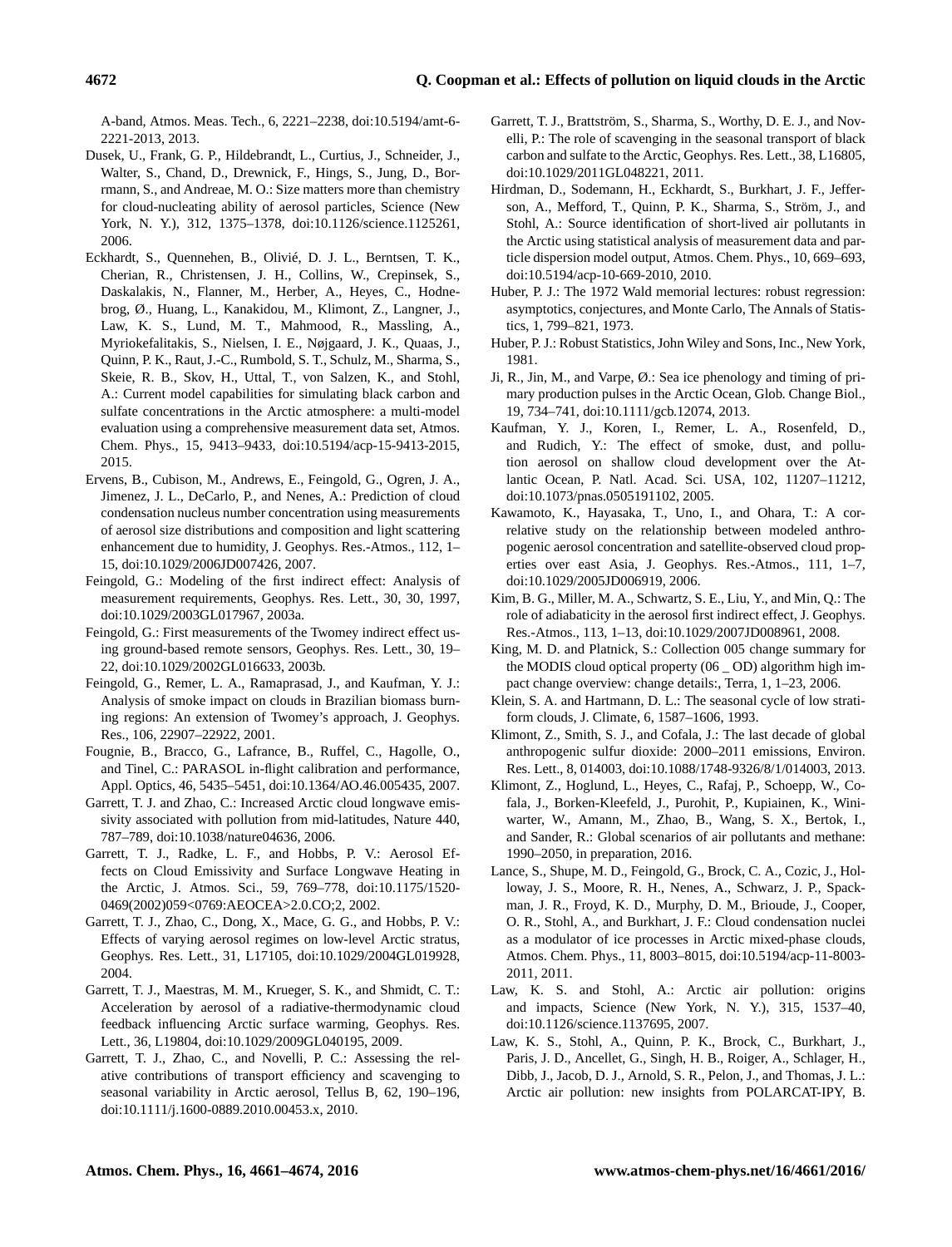### **Q. Coopman et al.: Effects of pollution on liquid clouds in the Arctic 4673**

Am. Meteorol. Soc., 95, 1873–1895, doi[:10.1175/BAMS-D-13-](http://dx.doi.org/10.1175/BAMS-D-13-00017.1) [00017.1,](http://dx.doi.org/10.1175/BAMS-D-13-00017.1) 2014.

- Lihavainen, H., Kerminen, V. M., and Remer, L. A.: Aerosol-cloud interaction determined by both in situ and satellite data over a northern high-latitude site, Atmos. Chem. Phys., 10, 10987– 10995, doi[:10.5194/acp-10-10987-2010,](http://dx.doi.org/10.5194/acp-10-10987-2010) 2009.
- Lindholt, L. and Glomsrød, S.: The Arctic: No big bonanza for the global petroleum industry, Energ. Econ., 34, 1465–1474, doi[:10.1016/j.eneco.2012.06.020,](http://dx.doi.org/10.1016/j.eneco.2012.06.020) 2012.
- Lohmann, U. and Feichter, J.: Global indirect aerosol effects: a review, Atmos. Chem. Phys., 5, 715–737, doi[:10.5194/acp-5-715-](http://dx.doi.org/10.5194/acp-5-715-2005) [2005,](http://dx.doi.org/10.5194/acp-5-715-2005) 2005.
- Longley, I. D., Inglis, D. W. F., Gallagher, M. W., Williams, P. I., Allan, J. D., and Coe, H.: Using  $NO<sub>x</sub>$  and CO monitoring data to indicate fine aerosol number concentrations and emission factors in three UK conurbations, Atmos. Environ., 39, 5157–5169, doi[:10.1016/j.atmosenv.2005.05.017,](http://dx.doi.org/10.1016/j.atmosenv.2005.05.017) 2005.
- Lubin, D. and Vogelmann, A. M.: A climatologically significant aerosol longwave indirect effect in the Arctic, Nature, 439, 453– 456, doi[:10.1038/nature04449,](http://dx.doi.org/10.1038/nature04449) 2006.
- Lubin, D. and Vogelmann, A. M.: Expected magnitude of the aerosol shortwave indirect effect in springtime Arctic liquid water clouds, Geophys. Res. Lett., 34, L11801, doi[:10.1029/2006GL028750,](http://dx.doi.org/10.1029/2006GL028750) 2007.
- Markus, T., Stroeve, J. C., and Miller, J.: Recent changes in Arctic sea ice melt onset, freezeup, and melt season length, J. Geophys. Res.-Oceans, 114, 1–14, doi[:10.1029/2009JC005436,](http://dx.doi.org/10.1029/2009JC005436) 2009.
- Matsui, T., Masunaga, H., Kreidenweis, S. M., Pielke, R. A., Tao, W. K., Chin, M., and Kaufman, Y. J.: Satellite-based assessment of marine low cloud variability associated with aerosol, atmospheric stability, and the diurnal cycle, J. Geophys. Res.- Atmos., 111, 1–16, doi[:10.1029/2005JD006097,](http://dx.doi.org/10.1029/2005JD006097) 2006.
- Mauger, G. S. and Norris, J. R.: Meteorological bias in satellite estimates of aerosol-cloud relationships, Geophys. Res. Lett., 34, 1–5, doi[:10.1029/2007GL029952,](http://dx.doi.org/10.1029/2007GL029952) 2007.
- Mauritsen, T., Sedlar, J., Tjernström, M., Leck, C., Martin, M., Shupe, M., Sjogren, S., Sierau, B., Persson, P. O. G., Brooks, I. M., and Swietlicki, E.: An Arctic CCN-limited cloud-aerosol regime, Atmos. Chem. Phys., 11, 165–173, doi[:10.5194/acp-11-](http://dx.doi.org/10.5194/acp-11-165-2011) [165-2011,](http://dx.doi.org/10.5194/acp-11-165-2011) 2011.
- Miller, A. W. and Ruiz, G. M.: Arctic shipping and marine invaders, Nature Clim. Change, 4, 413–416, doi[:10.1038/nclimate2244,](http://dx.doi.org/10.1038/nclimate2244) 2014.
- Myhre, G., Stordal, F., Johnsrud, M., Kaufman, Y. J., Rosenfeld, D., Storelvmo, T., Kristjansson, J. E., Berntsen, T. K., Myhre, A., and Isaksen, I. S. A.: Aerosol-cloud interaction inferred from MODIS satellite data and global aerosol models, Atmos. Chem. Phys., 7, 3081–3101, doi[:10.5194/acp-7-3081-2007,](http://dx.doi.org/10.5194/acp-7-3081-2007) 2007.
- Nakajima, T., Higurashi, A., Kawamoto, K., and Penner, J. E.: A possible correlation between satellite-derived cloud and aerosol microphysical parameters, Geophys. Res. Lett., 28, 1171–1174, doi[:10.1029/2000GL012186,](http://dx.doi.org/10.1029/2000GL012186) 2001.
- Nygärd, T., Valkonen, T., and Vihma, T.: Characteristics of arctic low-tropospheric humidity inversions based on radio soundings, Atmos. Chem. Phys., 14, 1959–1971, doi[:10.5194/acp-14-1959-](http://dx.doi.org/10.5194/acp-14-1959-2014) [2014,](http://dx.doi.org/10.5194/acp-14-1959-2014) 2014.
- Overland, J. E. and Wang, M.: When will the summer Arctic be nearly sea ice free?, Geophys. Res. Lett., 40, 2097–2101, doi[:10.1002/grl.50316,](http://dx.doi.org/10.1002/grl.50316) 2013.
- Painemal, D., Kato, S., and Minnis, P.: Boundary layer regulation in the southeast Atlantic cloud microphysics during the biomass burning season as seen by the A-train satellite constellation, J. Geophys. Res.-Atmos., 119, 11288–11302, doi[:10.1002/2014JD022182,](http://dx.doi.org/10.1002/2014JD022182) 2014.
- Paris, J.-D., Stohl, A., Nédélec, P., Arshinov, M. Yu., Panchenko, M. V., Shmargunov, V. P., Law, K. S., Belan, B. D., and Ciais, P.: Wildfire smoke in the Siberian Arctic in summer: source characterization and plume evolution from airborne measurements, Atmos. Chem. Phys., 9, 9315–9327, doi[:10.5194/acp-9-9315-2009,](http://dx.doi.org/10.5194/acp-9-9315-2009) 2009.
- Pincus, R. and Baker, M. B.: Effect of precipitation on the albedo susceptibility of clouds in the marine boundary layer, Nature, 372, 250–252, doi[:10.1038/372250a0,](http://dx.doi.org/10.1038/372250a0) 1994.
- Pizzolato, L., Howell, S. E. L., Derksen, C., Dawson, J., and Copland, L.: Changing sea ice conditions and marine transportation activity in Canadian Arctic waters between 1990 and 2012, Climatic Change, 123, 161–173, doi[:10.1007/s10584-013-1038-3,](http://dx.doi.org/10.1007/s10584-013-1038-3) 2014.
- Platnick, S., King, M. D., Ackerman, S. A., Menzel, W. P., Baum, B. A., Riédi, J. C., and Frey, R. A.: The MODIS cloud products: Algorithms and examples from terra, IEEE T. Geosci. Remote, 41, 459–472, doi[:10.1109/TGRS.2002.808301,](http://dx.doi.org/10.1109/TGRS.2002.808301) 2003.
- Qiu, S., Dong, X., Xi, B., and Li, J. F.: Characterizing Arctic mixedphase cloud structure and its relationship with humidity and temperature inversion using ARM NSA observations, J. Geophys. Res., 120, 7737–7746, doi[:10.1002/2014JD023022,](http://dx.doi.org/10.1002/2014JD023022) 2015.
- Quinn, P. K., Shaw, G., Andrews, E., Dutton, E. G., Ruoho-Airola, T., and Gong, S. L.: Arctic haze: Current trends and knowledge gaps, Tellus B, 59, 99–114, doi[:10.1111/j.1600-](http://dx.doi.org/10.1111/j.1600-0889.2006.00238.x) [0889.2006.00238.x,](http://dx.doi.org/10.1111/j.1600-0889.2006.00238.x) 2007.
- Richter-Menge, J. and Jeffries, M.: State of the climate in 2010: The Arctic, B. Am. Meteorol. Soc., 92, S143–S160, 2011.
- Riedi, J., Marchant, B., Platnick, S., Baum, B. A., Thieuleux, F., Oudard, C., Parol, F., Nicolas, J.-M., and Dubuisson, P.: Cloud thermodynamic phase inferred from merged POLDER and MODIS data, Atmos. Chem. Phys., 10, 11851–11865, doi[:10.5194/acp-10-11851-2010,](http://dx.doi.org/10.5194/acp-10-11851-2010) 2010.
- Schwartz, S. E., Harshvardhan, and Benkovitz, C. M.: Influence of anthropogenic aerosol on cloud optical depth and albedo shown by satellite measurements and chemical transport modeling, P. Natl. Acad. Sci. USA, 99, 1784–1789, doi[:10.1073/pnas.261712099,](http://dx.doi.org/10.1073/pnas.261712099) 2002.
- Sekiguchi, M.: A study of the direct and indirect effects of aerosols using global satellite data sets of aerosol and cloud parameters, J. Geophys. Res., 108, 1–15, doi[:10.1029/2002JD003359,](http://dx.doi.org/10.1029/2002JD003359) 2003.
- Serreze, M. C. and Francis, J. A.: The Arctic on the fast track of change, Weather, 61, 65–69, doi[:10.1256/wea.197.05,](http://dx.doi.org/10.1256/wea.197.05) 2006.
- Serreze, M. C., Barrett, A. P., Stroeve, J. C., Kindig, D. N., and Holland, M. M.: The emergence of surface-based Arctic amplification, The Cryosphere, 3, 11–19, doi[:10.5194/tc-3-11-2009,](http://dx.doi.org/10.5194/tc-3-11-2009) 2009.
- Shaw, G. E.: The arctic haze phenomenon, B. Am. Meteorol. Soc., 76, 2403–2413, doi[:10.1175/1520-](http://dx.doi.org/10.1175/1520-0477(1995)076<2403:TAHP>2.0.CO;2) [0477\(1995\)076<2403:TAHP>2.0.CO;2,](http://dx.doi.org/10.1175/1520-0477(1995)076<2403:TAHP>2.0.CO;2) 1995.
- Shindell, D. T., Chin, M., Dentener, F., Doherty, R. M., Faluvegi, G., Fiore, A. M., Hess, P., Koch, D. M., MacKenzie, I. A., Sanderson, M. G., Schultz, M. G., Schulz, M., Stevenson, D. S., Teich, H., Textor, C., Wild, O., Bergmann, D. J., Bey, I., Bian, H., Cuvelier, C., Duncan, B. N., Folberth, G., Horowitz, L. W., Jonson, J.,